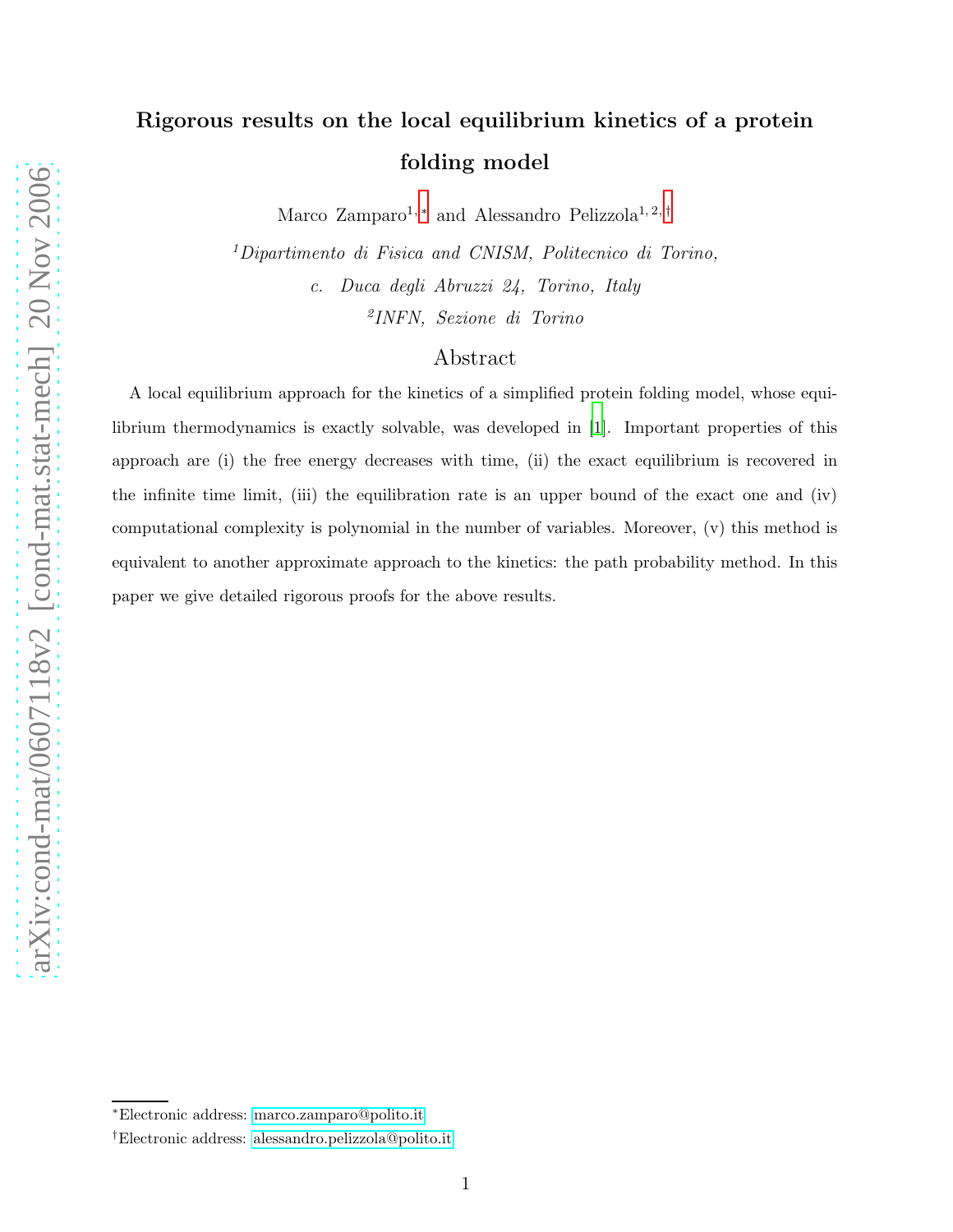#### I. INTRODUCTION

The present paper contains details of the proofs of a few rigorous results for the local equilibrium approach to the kinetics of the Wako–Saitô–Muñoz–Eaton (WSME) model of protein folding, which was developed in  $|1|$ . This is a highly simplified model where one aims to describe the kinetics under the assumption that it is mainly determined by the structure of the native state, whose knowledge is assumed. It is a one–dimensional model, with long– range, many–body interactions, where a binary variable is associated to each peptide bond (the bond between consecutive aminoacids). Two aminoacids can interact only if they are in contact in the native state and all the peptide bonds between them are in the ordered state. Moreover an entropic cost is associated to each ordered bond.

A homogeneous version of the model was first introduced in 1978 by Wako and Saitô [\[2](#page-23-1), [3](#page-23-2)], who solved exactly the equilibrium thermodynamics and studied the appearance of phase transitions in the thermodynamic limit. The full heterogeneous case was later considered by Muñoz, Eaton and coworkers  $[4, 5, 6]$  $[4, 5, 6]$  $[4, 5, 6]$  $[4, 5, 6]$ , who introduced the single (double, triple) sequence approximations, i.e. they considered only configurations with at most one (two, three) stretches of consecutive ordered bonds, for both the equilibrium and the kinetics. The equilibrium problem has been subsequently studied in [\[7\]](#page-23-6), with exact solutions for homogeneous  $\beta$ –hairpin and  $\alpha$ –helix structures, mean field approximation and Monte Carlo simulations. The exact solution for the equilibrium in the full heterogeneous case was given in  $|8|$ . Moreover, in  $|9|$  it was shown that the equilibrium probability has an important factorization property, which implies the exactness of the cluster variation method (CVM) [\[10,](#page-23-9) [11,](#page-23-10) [12\]](#page-23-11), a variational method for the study of lattice systems in statistical mechanics. Recently the model has found various applications in the study of the kinetics of real proteins [\[13,](#page-23-12) [14,](#page-23-13) [15,](#page-23-14) [16\]](#page-24-0) and, interestingly enough, in a problem of strained epitaxy [\[18](#page-24-1), [19,](#page-24-2) [20\]](#page-24-3).

In [\[1\]](#page-23-0) we have studied the kinetics of the WSME model in a master equation framework by means of a local equilibrium approach [\[21,](#page-24-4) [22,](#page-24-5) [23](#page-24-6)], by assuming that the probability distribution factors at any time in the same way as the equilibrium one. A few rigorous results about the local equilibrium kinetics were reported without a detailed proof, since the main purpose of that paper was to show the relevance of such an approach for the kinetics of protein folding. In the present paper we shall give detailed proofs of those results. Sec. [II](#page-2-0) will be dedicated to a description of the model and our approach to the kinetics. In Sec.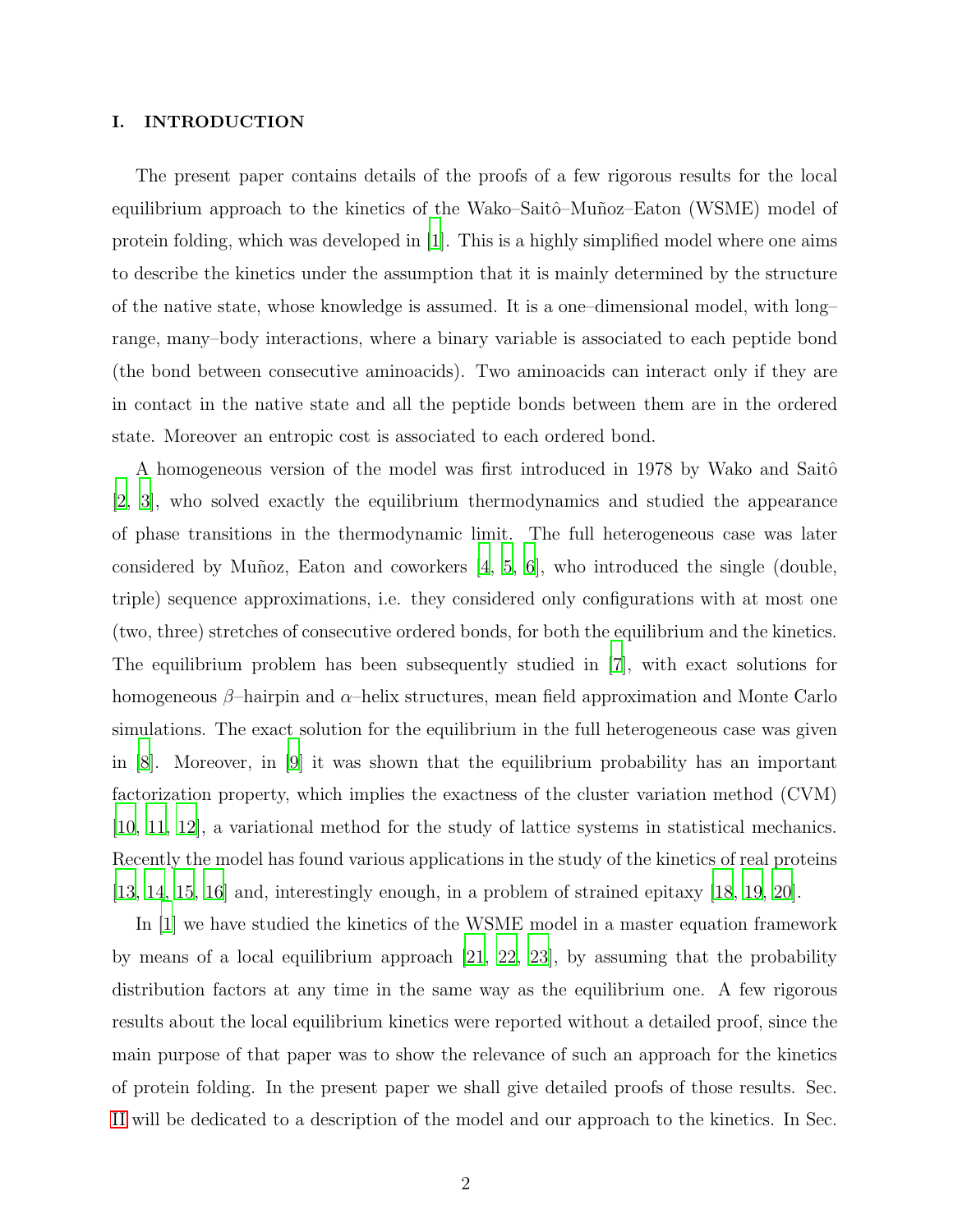[III](#page-5-0) we will concentrate on the properties of the local equilibrium approximation. In Sec. [III A](#page-5-1) we shall show that the free energy never increases with time, that is a feature of the exact solution which is preserved by our technique. This result will allow us to prove, in Sec. [III B,](#page-8-0) that the exact equilibrium probability distribution is recovered in the long time limit. The study of the asymptotic behaviour will then lead us to define an approximate relaxation rate, that is an upper bound of the exact one, as it will be discussed in Sec. [III C.](#page-8-1) In Sec. [IV](#page-13-0) we will focus on a physically relevant example of kinetics, in order to show how the local equilibrium approximation reduces the complexity of the kinetic problem, from exponential to polynomial in the number of variables. Finally Sec. [V](#page-18-0) will be devoted to the proof of the equivalence between our local equilibrium approach and the path probability method [\[24](#page-24-7), [25](#page-24-8), [26](#page-24-9)], the generalization of the CVM to the kinetics. It must be noticed that the only property of the WSME model which underlies the results of Secs. [III](#page-5-0) and [V](#page-18-0) is that the equilibrium problem can be solved exactly by means of the CVM, i.e. its equilibrium distribution factors in some ways. As a consequence, our conclusions are valid for any other model with the same property.

#### <span id="page-2-0"></span>II. THE MODEL AND THE LOCAL EQUILIBRIUM KINETICS

The model describes a protein of  $N+1$  aminoacids as a chain of N peptide bonds (connecting consecutive aminoacids) that can live in only two states (native and unfolded) and can interact only if they are in contact in the native structure and if all bonds in the chain between them are native. To each bond is associated a binary variable  $m_i, i \in \{1, \ldots, N\},\$ with values 0, 1 for unfolded and native state respectively. The effective free energy of the model (often improperly called Hamiltonian) reads

<span id="page-2-1"></span>
$$
H_N(m) \doteq \sum_{i=1}^{N-1} \sum_{j=i+1}^{N} \epsilon_{i,j} \Delta_{i,j} \prod_{k=i}^{j} m_k - RT \sum_{i=1}^{N} q_i (1 - m_i)
$$
 (1)

where  $R$  is the gas constant and  $T$  the absolute temperature. The first term assigns an energy  $\epsilon_{i,j} < 0$  to the contact (defined as in [\[6,](#page-23-5) [8\]](#page-23-7)) between bonds i and j if this takes place in the native structure ( $\Delta_{i,j} = 1$  in this case and  $\Delta_{i,j} = 0$  otherwise). The second term represents the entropic cost  $q_i > 0$  of ordering bond i.

In order to solve exactly the equilibrium problem it has been found useful [\[8](#page-23-7), [9](#page-23-8)] to map the one–dimensional WSME model onto a two–dimensional model through the introduction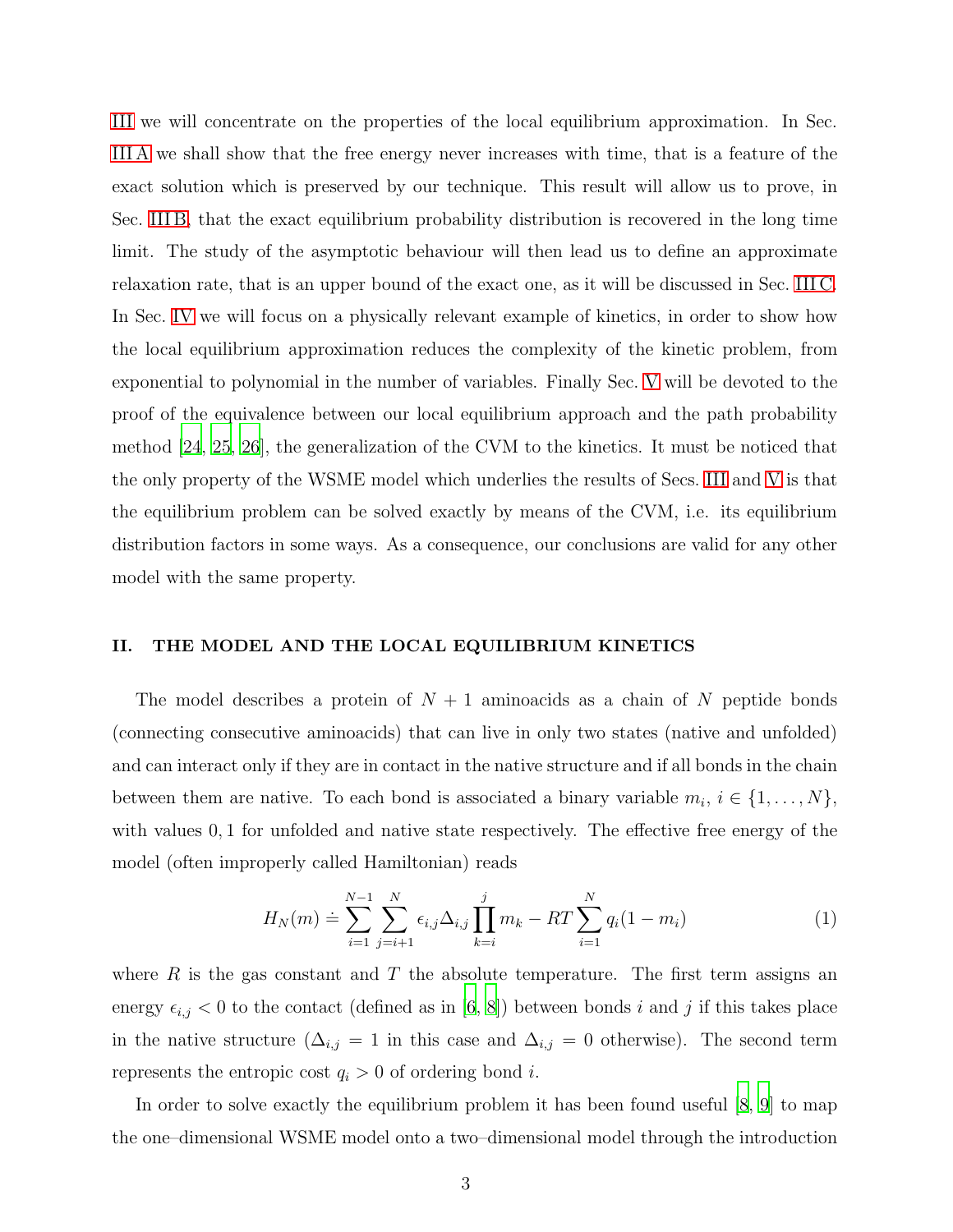of the variables  $x_{i,j} \doteq \prod_{k=i}^{j} m_k$  which satisfy the short–range constraints  $x_{i,j} = x_{i,j-1}x_{i+1,j}$ for  $1 \leq i < j \leq N$ . These can be associated to the nodes of a triangular shaped portion  $\Lambda$ of a two–dimensional square lattice, defined by  $\Lambda = \{(i, j) \in \mathbb{N}^2 : 1 \le i \le j \le N\}$ . Let  $\mathcal{C}_{\Lambda}$ be the set of all configurations x on  $\Lambda$  that fulfil previous constraints and rewrite Eq. [\(1\)](#page-2-1) (divided by RT and leaving apart an additive constant) in the form

$$
H_{\Lambda}(x) = \sum_{(i,j)\in\Lambda} h_{i,j} x_{i,j}.
$$
 (2)

 $i$ From now on we shall concentrate on the above equation, where the  $h_{i,j}$ 's can be temperature dependent, without referring to the original protein folding (or strained epitaxy) problem. We will denote by  $p_{\Lambda}^e$  the corresponding Boltzmann distribution and by  $Z_{\Lambda}$  the partition function:

<span id="page-3-2"></span>
$$
p_{\Lambda}^{e}(x) = \frac{\exp[-H_{\Lambda}(x)]}{Z_{\Lambda}} \tag{3}
$$

and

<span id="page-3-1"></span>
$$
Z_{\Lambda} = \sum_{x \in \mathcal{C}_{\Lambda}} \exp[-H_{\Lambda}(x)]. \tag{4}
$$

This distribution has been shown [\[9\]](#page-23-8) to factor as

<span id="page-3-0"></span>
$$
p_{\Lambda}^{e}(x) = \prod_{\alpha \in \mathcal{A}} [p_{\alpha}^{e}(x_{\alpha})]^{a_{\alpha}}, \qquad (5)
$$

where A is a set of local clusters  $\alpha \subset \Lambda$  made of all square plaquettes  $(a_{\alpha} = 1)$ , the triangles lying on the diagonal boundary ( $a_{\alpha} = 1$ ) and their intersections, that is internal nearest– neighbour pairs ( $a_{\alpha} = -1$ ) and single nodes ( $a_{\alpha} = 1$ ). It can be easily checked that the coefficients  $a_{\alpha}$  are the Möbius numbers [\[11](#page-23-10)] for the set A. For each cluster  $\alpha \in A$  we denote by  $x_\alpha$  ( $x_{\Lambda\setminus\alpha}$ ) the projection of x onto  $\alpha$  ( $\Lambda\setminus\alpha$ ), by  $\mathcal{C}_\alpha$  the set of all configurations on  $\alpha$  that are projections of configurations on  $\Lambda$ , and define the cluster equilibrium probability as the marginal distribution

$$
p_{\alpha}^{e}(x_{\alpha}) \doteq \sum_{x_{\Lambda \backslash \alpha}} p_{\Lambda}^{e}(x). \tag{6}
$$

Notice that by definition  $x_{(i,j)} = x_{i,j}$ . It is important to point out that cluster probabilities allow to reconstruct a probability on the whole lattice. Let  $\mathcal{D}_{\Lambda}$  be the set of all cluster probabilities  $p = {p_{\alpha}}_{\alpha \in A}$  relative to A satisfying the compatibility conditions  $p_{\beta}(x_{\beta}) =$  $\sum_{x_{\alpha\setminus\beta}} p_{\alpha}(x_{\alpha})$  for  $\alpha, \beta \in \mathcal{A}$  and  $\beta \subset \alpha$ . Then, for  $p \in \mathcal{D}_{\Lambda}$ , consider the function  $P_{\Lambda}[p]: \mathcal{C}_{\Lambda} \to$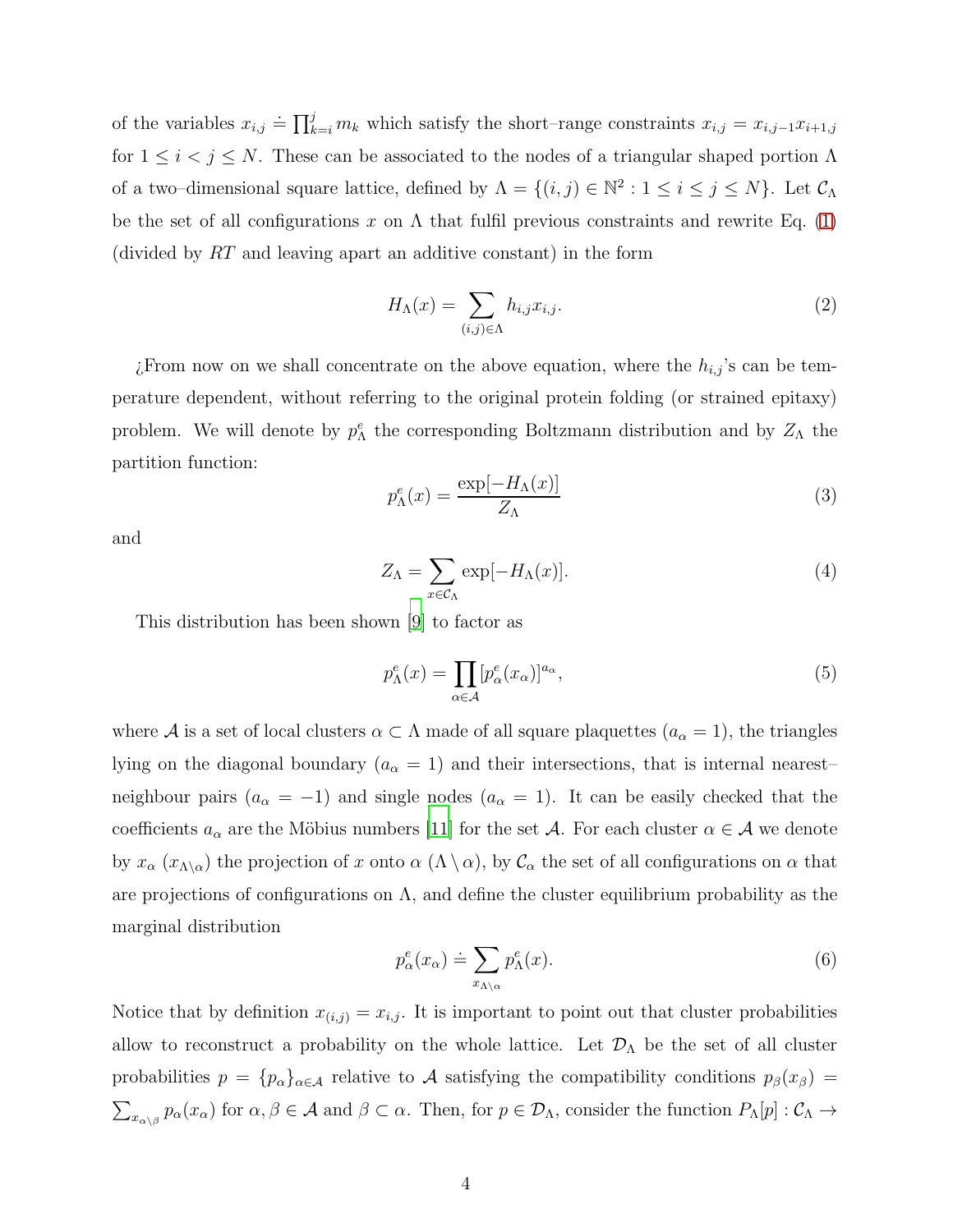$\mathbb{R}_+$  defined as

<span id="page-4-1"></span>
$$
P_{\Lambda}[p](x) = \prod_{\alpha \in \mathcal{A}} [p_{\alpha}(x_{\alpha})]^{a_{\alpha}}.
$$
\n(7)

It can be checked that, due to the nature of the lattice and constraints,  $P_{\Lambda}[p]$  is a probability on  $\mathcal{C}_{\Lambda}$  and  $p_{\alpha}$  is its marginal distribution relative to  $\alpha$  [\[9](#page-23-8)].

As a consequence of Eq. [\(5\)](#page-3-0), the equilibrium problem can be solved exactly [\[9\]](#page-23-8) by means of the CVM. Since the Boltzmann distribution minimizes the free energy and factors, restricting the variational principle to distributions with the same property, i.e. of the form  $P_{\Lambda}[p]$ , one finds that  $p^e \in \mathcal{D}_\Lambda$  is the minimum of the Kikuchi free energy

<span id="page-4-0"></span>
$$
F_{\Lambda}[p] \doteq \sum_{\alpha \in \mathcal{A}} a_{\alpha} \sum_{x_{\alpha}} [\ln p_{\alpha}(x_{\alpha}) + h_{\alpha}(x_{\alpha})] p_{\alpha}(x_{\alpha}) \tag{8}
$$

with respect to  $p \in \mathcal{D}_\Lambda$ . Here  $h_\alpha$  are defined by  $h_\alpha(x_\alpha) = \sum_{(i,j) \in \alpha} h_{i,j} x_{i,j}$  and it follows that  $H_{\Lambda}(x) = \sum_{\alpha \in A} a_{\alpha} h_{\alpha}(x_{\alpha}).$  This variational approach has been used in [\[1\]](#page-23-0) as the starting point for a very accurate treatment of the kinetics.

The kinetic problem has been stated in the framework of a master equation approach. Denoting by  $W_{\Lambda}(x' \to x) \geq 0$  the transition probability per unit time from the state  $x'$  to  $x \neq x'$ , we have to solve

<span id="page-4-4"></span>
$$
\frac{d}{dt}p^t_{\Lambda}(x) = \sum_{x' \in \mathcal{C}_{\Lambda}} W_{\Lambda}(x' \to x)p^t_{\Lambda}(x')
$$
\n(9)

where from probability normalization it follows that  $W_\Lambda(x \to x)$  has to be such that

<span id="page-4-2"></span>
$$
\sum_{x \in \mathcal{C}_{\Lambda}} W_{\Lambda}(x' \to x) = 0. \tag{10}
$$

It is known [\[27](#page-24-10)] that if the Boltzmann distribution is a stationary point for the equation, that is

<span id="page-4-3"></span>
$$
\sum_{x' \in \mathcal{C}_{\Lambda}} W_{\Lambda}(x' \to x) p_{\Lambda}^{e}(x') = 0, \qquad (11)
$$

and  $W_{\Lambda}$  is irreducible, then the solution of the master equation converges to  $p_{\Lambda}^{e}$  in the long time limit. In the following we shall assume that these conditions hold.

In [\[1](#page-23-0)] we have studied the above problem by means of a local equilibrium approach [\[21](#page-24-4), [22](#page-24-5), [23\]](#page-24-6), that is we have assumed that, provided the initial condition  $p_{\Lambda}^0$  factors according to Eq. [\(5\)](#page-3-0) as the equilibrium probability, the solution  $p_{\Lambda}^{t}$  of the master equation factors in the same way at any subsequent time. We are therefore dealing with a kinetic problem in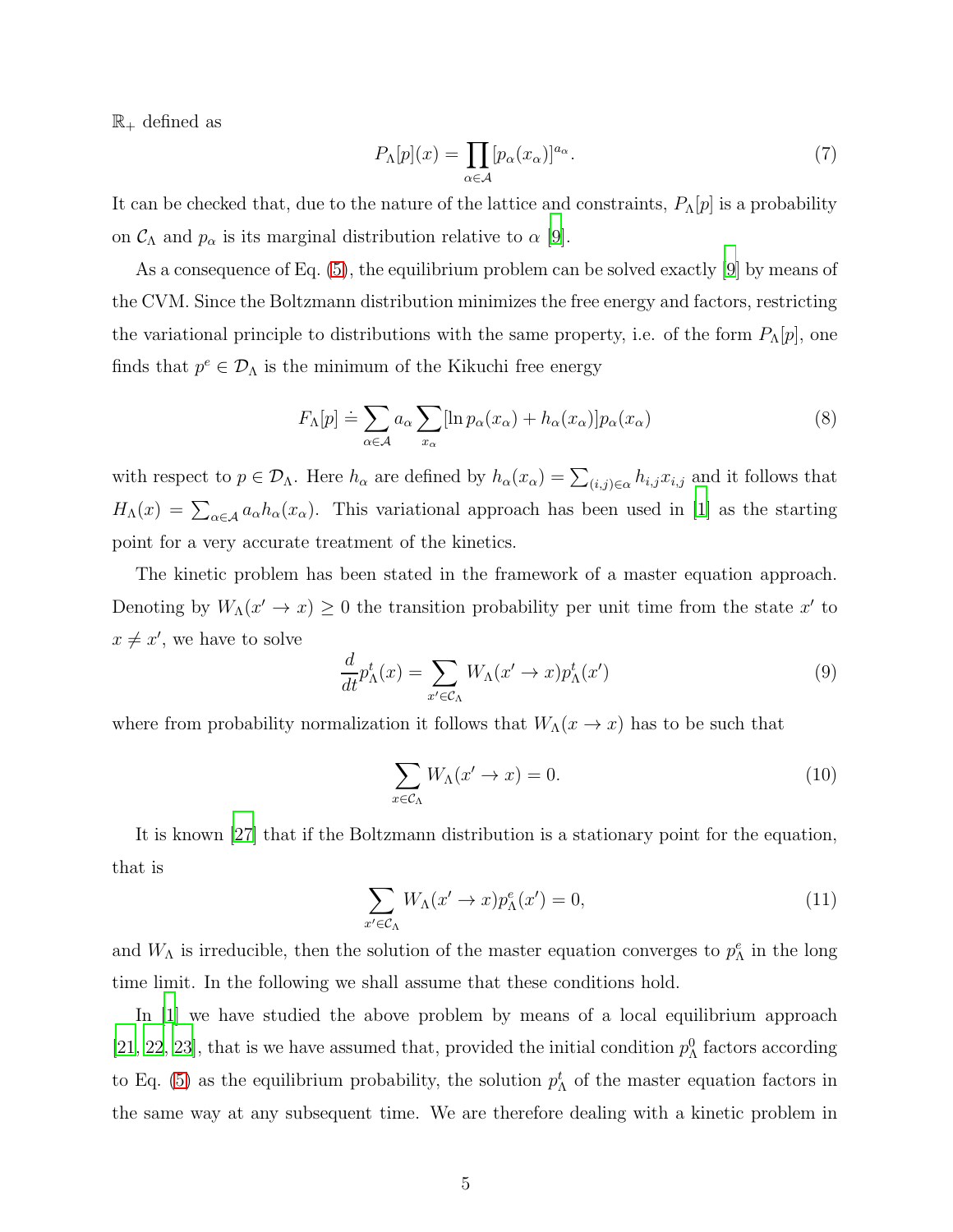a restricted probability space. With this simplification the master equation yields for the cluster probabilities

<span id="page-5-2"></span>
$$
\frac{d}{dt}p_{\alpha}^{t}(x_{\alpha}) = \sum_{x' \in \mathcal{C}_{\Lambda}} W_{\alpha}(x' \to x_{\alpha}) P_{\Lambda}[p^{t}](x'),\tag{12}
$$

where

<span id="page-5-3"></span>
$$
W_{\alpha}(x' \to x_{\alpha}) \doteq \sum_{x_{\Lambda \backslash \alpha}} W_{\Lambda}(x' \to x). \tag{13}
$$

By taking marginals of Eq. [\(12\)](#page-5-2) one can verify that  $p^t \in \mathcal{D}_\Lambda$  if  $p^0 \in \mathcal{D}_\Lambda$ , i.e. the above evolution preserves the compatibility conditions between the cluster probabilities.

In addition, it has been shown in [\[9\]](#page-23-8) (where explicit expressions are given) that the equilibrium cluster probabilities can be written as linear functions of the expectation values

$$
\xi_{i,j}^e \doteq \sum_{x \in \mathcal{C}_{\Lambda}} x_{i,j} P_{\Lambda}[p^e](x) = \sum_{x_{\alpha}} x_{i,j} p_{\alpha}^e(x_{\alpha}) \tag{14}
$$

for  $(i, j) \in \Lambda$  and any  $\alpha$  containing the node  $(i, j)$ . By introducing in the same way the time–dependent variables  $\xi_{i,j}(t)$  our kinetic problem will be turned into

<span id="page-5-4"></span>
$$
\frac{d}{dt}\xi(t) = f(\xi(t)),\tag{15}
$$

where, if  $\xi = \{\xi_{i,j}\}_{(i,j)\in\Lambda}$  is the collection of the above expectation values corresponding to  $p, f = \{f_{i,j}\}_{(i,j)\in\Lambda}$  is defined by

<span id="page-5-5"></span>
$$
f_{i,j}(\xi) = \sum_{x \in \mathcal{C}_{\Lambda}} \sum_{x' \in \mathcal{C}_{\Lambda}} x_{i,j} W_{\Lambda}(x' \to x) P_{\Lambda}[p](x'). \tag{16}
$$

f will be computed explicitly in Sec. [IV](#page-13-0) for a given, physically relevant, choice of  $W_{\Lambda}$ . Notice that, in the framework of the WSME protein folding model,  $\xi_{i,j}(t)$  is but the probability of the stretch from  $i$  to  $j$  being native at time  $t$ .

#### <span id="page-5-0"></span>III. PROPERTIES OF THE LOCAL EQUILIBRIUM KINETICS

#### <span id="page-5-1"></span>A. Time behaviour of the free energy

We start the study of the properties of the local equilibrium approach by showing that the free energy, which reduces to the Kikuchi free energy [\(8\)](#page-4-0) due to the approximation which assumes that the probability factors at any time in the same way as the equilibrium one, is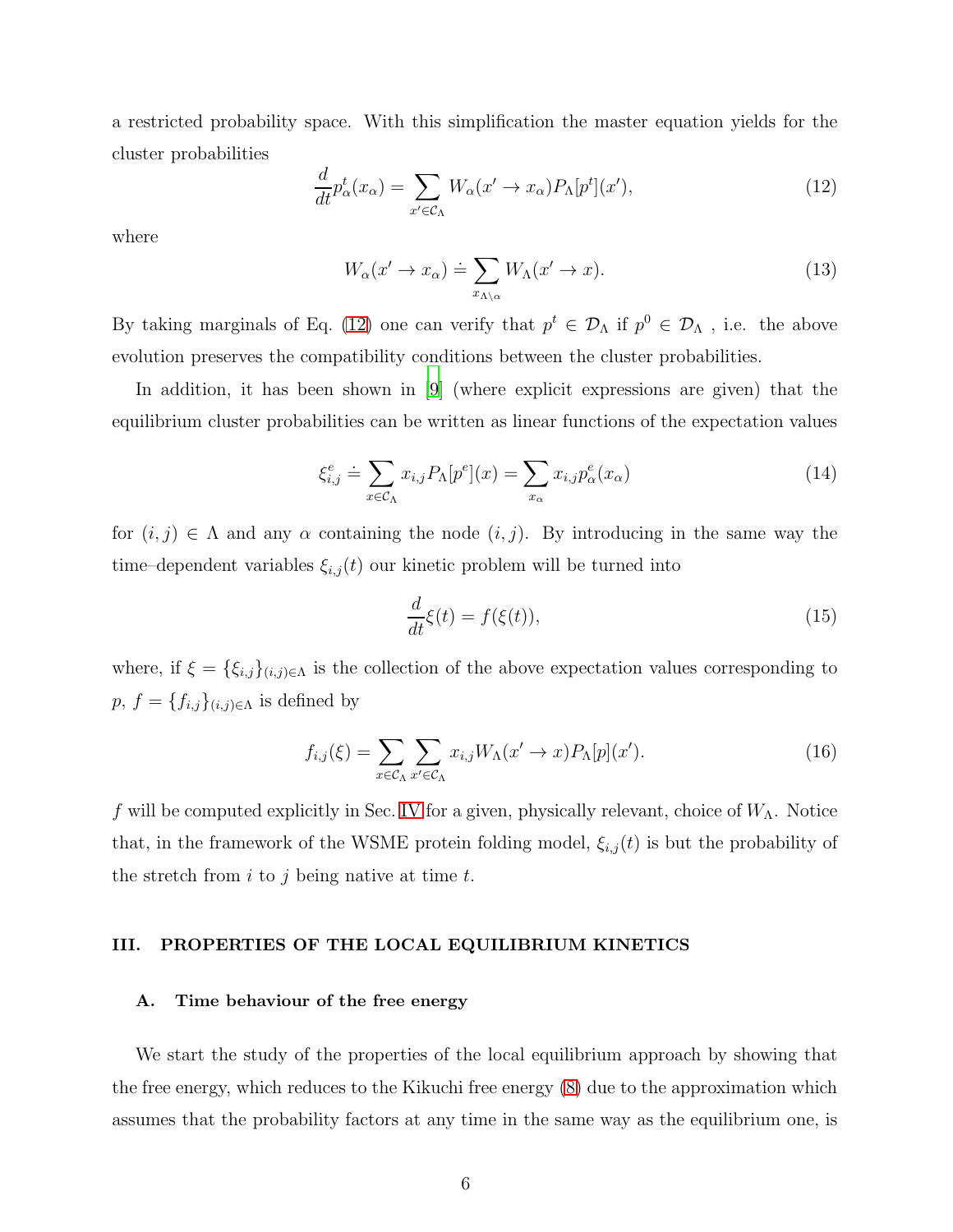never increasing. This is a fundamental property which holds for an exact solution and is preserved by our approximation.

As customary [\[27\]](#page-24-10) we add to the Kikuchi free energy the constant  $\ln Z_{\Lambda}$ , where  $Z_{\Lambda}$  is the partition function [\(4\)](#page-3-1), and with a slight abuse of notation we indicate again by  $F_{\Lambda}$  this new function. Notice that, using Eqs. [\(7\)](#page-4-1), [\(5\)](#page-3-0), [\(3\)](#page-3-2) and the relation  $H_{\Lambda}(x) = \sum_{\alpha \in A} a_{\alpha} h_{\alpha}(x_{\alpha})$ , one can find that for  $p \in \mathcal{D}_{\Lambda}$ 

$$
\sum_{\alpha \in A} a_{\alpha} \sum_{x_{\alpha}} h_{\alpha}(x_{\alpha}) p_{\alpha}(x_{\alpha}) + \ln Z_{\Lambda} = \sum_{\alpha \in A} a_{\alpha} \sum_{x \in C_{\Lambda}} h_{\alpha}(x_{\alpha}) P_{\Lambda}[p](x) + \ln Z_{\Lambda}
$$
\n
$$
= \sum_{x \in C_{\Lambda}} [H_{\Lambda}(x) + \ln Z_{\Lambda}] P_{\Lambda}[p](x)
$$
\n
$$
= -\sum_{x \in C_{\Lambda}} \ln p_{\Lambda}^{e}(x) P_{\Lambda}[p](x)
$$
\n
$$
= -\sum_{\alpha \in A} a_{\alpha} \sum_{x \in C_{\Lambda}} \ln p_{\alpha}^{e}(x_{\alpha}) P_{\Lambda}[p](x)
$$
\n
$$
= -\sum_{\alpha \in A} a_{\alpha} \sum_{x_{\alpha}} \ln p_{\alpha}^{e}(x_{\alpha}) p_{\alpha}(x_{\alpha}) \qquad (17)
$$

and obtain thus

$$
F_{\Lambda}[p] = \sum_{\alpha \in \mathcal{A}} a_{\alpha} \sum_{x_{\alpha}} p_{\alpha}(x_{\alpha}) \ln \frac{p_{\alpha}(x_{\alpha})}{p_{\alpha}^e(x_{\alpha})}.
$$
 (18)

The function  $F_{\Lambda}$ , that we shall continue to call Kikuchi free energy, is not negative since  $F_{\Lambda}[p] \geq F_{\Lambda}[p^e] = 0$ , and in the following will play the role of a Lyapunov function [\[28\]](#page-24-11). We now study its time behaviour, mimicking the exact approach [\[27](#page-24-10)]. Our results can easily be rewritten for a discrete time formulation.

**Proposition:** If  $p^t$  is the solution of Eq. [\(12\)](#page-5-2) with initial condition  $p^0$ , then a function  $L_{\Lambda}: \mathcal{D}_{\Lambda} \to \mathbb{R}$  exists such that

- i)  $L_{\Lambda}[p] \leq 0 \quad \forall p \in \mathcal{D}_{\Lambda};$
- ii)  $L_{\Lambda}[p] = 0 \iff p = p^e;$
- iii)  $\frac{d}{dt}F_{\Lambda}[p^t] = L_{\Lambda}[p^t].$

*Proof.* For  $p \in \mathcal{D}_\Lambda$  let

<span id="page-6-0"></span>
$$
\psi_{\Lambda}[p](x) \doteq P_{\Lambda}[p](x)/p_{\Lambda}^{e}(x). \tag{19}
$$

The time derivative of the free energy can be written as

$$
\frac{d}{dt}F_{\Lambda}[p^t] = \sum_{\alpha \in \mathcal{A}} a_{\alpha} \sum_{x_{\alpha}} \left[ \ln \frac{p_{\alpha}^t(x_{\alpha})}{p_{\alpha}^e(x_{\alpha})} + 1 \right] \frac{d}{dt} p_{\alpha}^t(x_{\alpha})
$$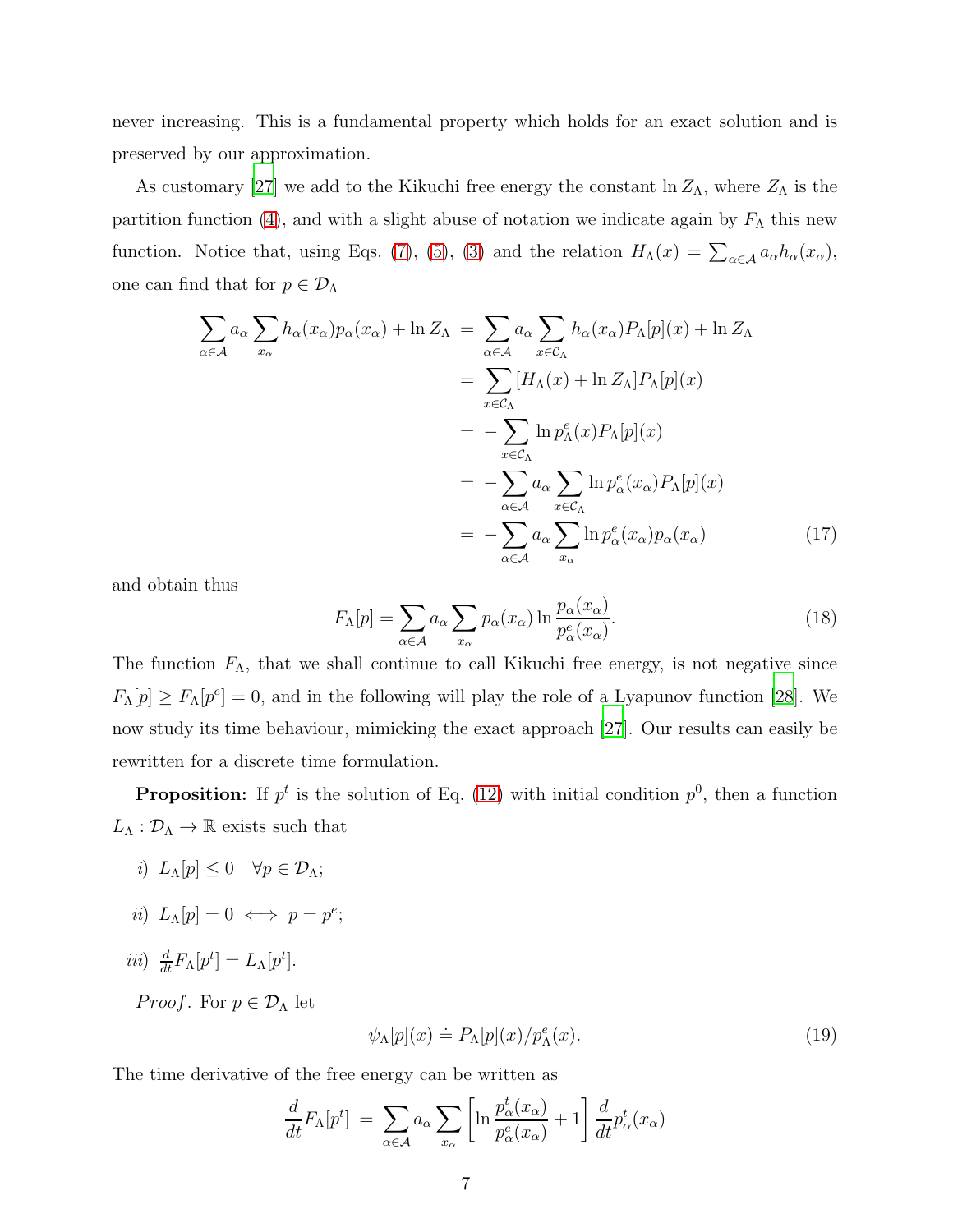$$
= \sum_{\alpha \in \mathcal{A}} a_{\alpha} \sum_{x_{\alpha}} \left[ \ln \frac{p_{\alpha}^{t}(x_{\alpha})}{p_{\alpha}^{e}(x_{\alpha})} \right] \frac{d}{dt} p_{\alpha}^{t}(x_{\alpha}), \tag{20}
$$

where the last step follows from normalization of cluster probabilities. Using Eqs.  $(12)$ ,  $(13)$ and [\(19\)](#page-6-0) respectively we have

$$
\frac{d}{dt}F_{\Lambda}[p^{t}] = \sum_{\alpha \in \mathcal{A}} a_{\alpha} \sum_{x_{\alpha}} \left[ \ln \frac{p_{\alpha}^{t}(x_{\alpha})}{p_{\alpha}^{e}(x_{\alpha})} \right] \sum_{x' \in \mathcal{C}_{\Lambda}} W_{\alpha}(x' \to x_{\alpha}) p_{\Lambda}^{e}(x') \psi_{\Lambda}[p^{t}](x')
$$
\n
$$
= \sum_{x \in \mathcal{C}_{\Lambda}} \sum_{x' \in \mathcal{C}_{\Lambda}} \left[ \sum_{\alpha \in \mathcal{A}} a_{\alpha} \ln \frac{p_{\alpha}^{t}(x_{\alpha})}{p_{\alpha}^{e}(x_{\alpha})} \right] W_{\Lambda}(x' \to x) p_{\Lambda}^{e}(x') \psi_{\Lambda}[p^{t}](x')
$$
\n
$$
= \sum_{x \in \mathcal{C}_{\Lambda}} \sum_{x' \in \mathcal{C}_{\Lambda}} W_{\Lambda}(x' \to x) p_{\Lambda}^{e}(x') \psi_{\Lambda}[p^{t}](x') \ln \psi_{\Lambda}[p^{t}](x), \tag{21}
$$

and statement *iii*) of our proposition is obtained by setting

<span id="page-7-0"></span>
$$
L_{\Lambda}[p] \doteq \sum_{x \in \mathcal{C}_{\Lambda}} \sum_{x' \in \mathcal{C}_{\Lambda}} W_{\Lambda}(x' \to x) p_{\Lambda}^{e}(x') \psi_{\Lambda}[p](x') \ln \psi_{\Lambda}[p](x).
$$
 (22)

Statements i) and ii) follow from the equivalence (to be proven later) of the above definition and

<span id="page-7-1"></span>
$$
L_{\Lambda}[p] = \sum_{x \in \mathcal{C}_{\Lambda}} \sum_{x' \in \mathcal{C}_{\Lambda} \setminus \{x\}} W_{\Lambda}(x' \to x) p_{\Lambda}^{e}(x') \left[ \psi_{\Lambda}[p](x') - \psi_{\Lambda}[p](x) + \psi_{\Lambda}[p](x') \ln \frac{\psi_{\Lambda}[p](x)}{\psi_{\Lambda}[p](x')} \right].
$$
\n(23)

The inequality  $a - b + a \ln \frac{b}{a}$  $\frac{a}{a} \leq 0$   $(a, b \in \mathbb{R}_{+})$  implies *i*). In order to obtain *ii*) observe that the previous inequality reduces to an equality if and only if  $a = b$  and then, by the irreducibility of  $W_{\Lambda}$ ,  $L_{\Lambda}[p]$  vanishes if and only if  $\psi_{\Lambda}[p](x)$  is independent of x.  $P_{\Lambda}[p] =$  $p_{\Lambda}^e$  follows by normalization and  $p = p^e$  by computing the marginal distributions of each member.

We complete our proof by showing the equivalence between Eq.  $(22)$  and  $(23)$ . From now on let  $\psi$  be a positive function defined on  $\mathcal{C}_{\Lambda}$ . Notice first that, thanks to Eqs. [\(10\)](#page-4-2) and  $(11)$ , we have

$$
0 = \sum_{x' \in \mathcal{C}_{\Lambda}} \left[ \sum_{x \in \mathcal{C}_{\Lambda}} W_{\Lambda}(x' \to x) \right] p_{\Lambda}^{e}(x') \psi(x') - \sum_{x \in \mathcal{C}_{\Lambda}} \left[ \sum_{x' \in \mathcal{C}_{\Lambda}} W_{\Lambda}(x' \to x) p_{\Lambda}^{e}(x') \right] \psi(x)
$$
  
\n
$$
= \sum_{x \in \mathcal{C}_{\Lambda}} \sum_{x' \in \mathcal{C}_{\Lambda} \setminus \{x\}} W_{\Lambda}(x' \to x) p_{\Lambda}^{e}(x') \psi(x') + \sum_{x \in \mathcal{C}_{\Lambda}} W_{\Lambda}(x \to x) p_{\Lambda}^{e}(x) \psi(x) +
$$
  
\n
$$
- \sum_{x \in \mathcal{C}_{\Lambda}} \sum_{x' \in \mathcal{C}_{\Lambda} \setminus \{x\}} W_{\Lambda}(x' \to x) p_{\Lambda}^{e}(x') \psi(x) - \sum_{x \in \mathcal{C}_{\Lambda}} W_{\Lambda}(x \to x) p_{\Lambda}^{e}(x) \psi(x)
$$
  
\n
$$
= \sum_{x \in \mathcal{C}_{\Lambda}} \sum_{x' \in \mathcal{C}_{\Lambda} \setminus \{x\}} W_{\Lambda}(x' \to x) p_{\Lambda}^{e}(x') \left[ \psi(x') - \psi(x) \right]. \tag{24}
$$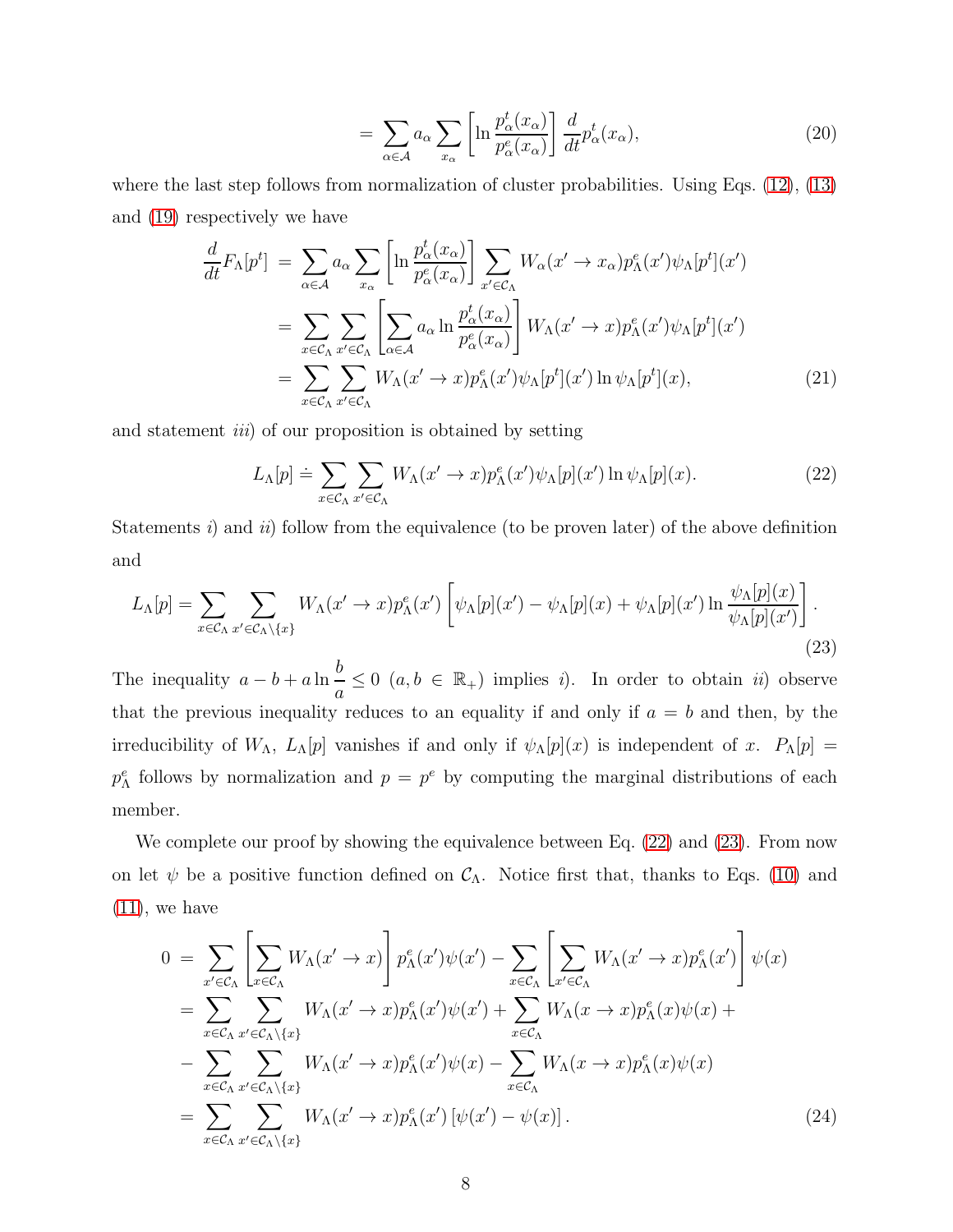In addition, using again Eq. [\(10\)](#page-4-2), we can see that

$$
\sum_{x \in \mathcal{C}_{\Lambda}} \sum_{x' \in \mathcal{C}_{\Lambda}} W_{\Lambda}(x' \to x) p_{\Lambda}^{e}(x') \psi(x') \ln \psi(x)
$$
\n
$$
= \sum_{x \in \mathcal{C}_{\Lambda}} \sum_{x' \in \mathcal{C}_{\Lambda}} W_{\Lambda}(x' \to x) p_{\Lambda}^{e}(x') \psi(x') \ln \psi(x) - \sum_{x' \in \mathcal{C}_{\Lambda}} \left[ \sum_{x \in \mathcal{C}_{\Lambda}} W_{\Lambda}(x' \to x) \right] p_{\Lambda}^{e}(x') \psi(x') \ln \psi(x')
$$
\n
$$
= \sum_{x \in \mathcal{C}_{\Lambda}} \sum_{x' \in \mathcal{C}_{\Lambda} \setminus \{x\}} W_{\Lambda}(x' \to x) p_{\Lambda}^{e}(x') \psi(x') \ln \psi(x) + \sum_{x \in \mathcal{C}_{\Lambda}} W_{\Lambda}(x \to x) p_{\Lambda}^{e}(x) \psi(x) \ln \psi(x) + \sum_{x \in \mathcal{C}_{\Lambda}} W_{\Lambda}(x' \to x) p_{\Lambda}^{e}(x') \psi(x') \ln \psi(x') - \sum_{x \in \mathcal{C}_{\Lambda}} W_{\Lambda}(x \to x) p_{\Lambda}^{e}(x) \psi(x) \ln \psi(x) + \sum_{x \in \mathcal{C}_{\Lambda}} \sum_{x' \in \mathcal{C}_{\Lambda} \setminus \{x\}} W_{\Lambda}(x' \to x) p_{\Lambda}^{e}(x') \psi(x') \ln \frac{\psi(x)}{\psi(x')}.
$$
\n(25)

#### <span id="page-8-0"></span>B. Exactness of the equilibrium state

In spite of an approximate picture for nonequilibrium states, the local equilibrium approach allows to recover the exact probability distribution in the long time limit. This is due to the role of Lyapunov function [\[28](#page-24-11)] played by the Kikuchi free energy  $F_{\Lambda}$ , as stated in the following proposition.

**Proposition:** If  $p^t$  is the solution of Eq. [\(12\)](#page-5-2) with initial condition  $p^0$ , then

$$
\lim_{t \to +\infty} p^t = p^e. \tag{26}
$$

*Proof.*  $p^e$  is the stationary point of Eq. [\(12\)](#page-5-2), as a consequence of Eqs. [\(5\)](#page-3-0) and [\(11\)](#page-4-3). We already know that a non–positive function  $L_{\Lambda}$  exists, such that  $L_{\Lambda}[p] = 0$  if and only if  $p = p^e$  and  $L_\Lambda[p^t]$  is the derivative of the free energy  $F_\Lambda[p^t]$  with respect to time. Moreover  $p^e$ is the minimum of  $F_{\Lambda}$ . Then a theorem by Lyapunov [\[28\]](#page-24-11) ensures that  $p^e$  is asymptotically stable.

#### <span id="page-8-1"></span>C. Asymptotic behaviour

In the present section we shall discuss how the local equilibrium kinetics approaches the exact equilibrium state. This will lead us to define a relaxation rate for our approximation, and we shall show that this rate is an upper bound of the exact one.

The study of the asymptotic behaviour of the approximate evolution involves the linearized form of Eq. [\(12\)](#page-5-2), for which, as we shall prove, some properties of the exact kinetic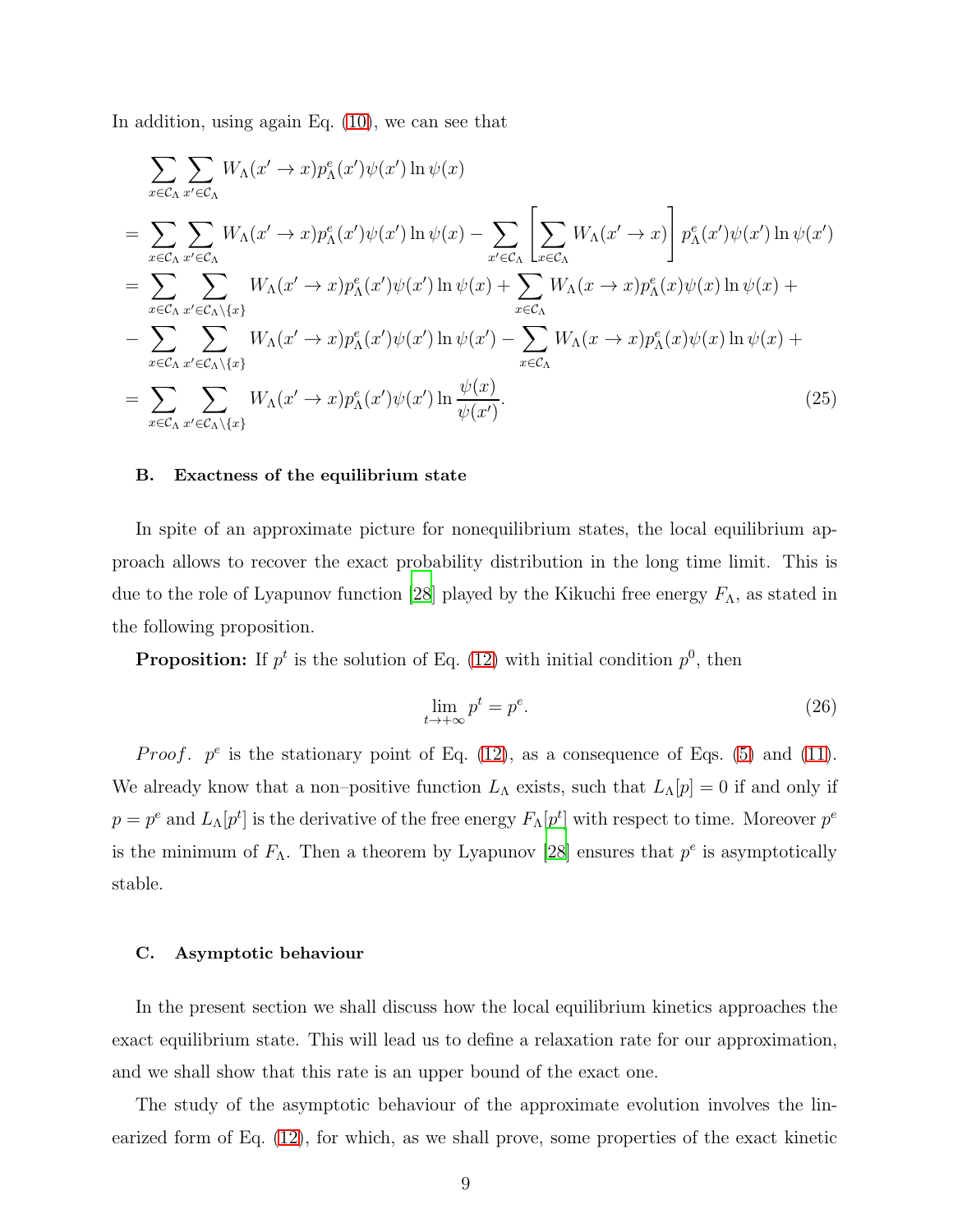equations are still valid. To begin with we recall the algebraic structure underlying the near–equilibrium kinetics in the exact case.

Let us consider, on the vector space  $V_{\Lambda}$  of all real functions on  $\mathcal{C}_{\Lambda}$ , the scalar product

$$
(\phi|\psi) \doteq \sum_{x \in \mathcal{C}_{\Lambda}} \frac{\phi(x)\psi(x)}{p_{\Lambda}^e(x)}.
$$
\n(27)

It is known [\[27\]](#page-24-10) that if the transition probability satisfies the detailed balance principle, that is

<span id="page-9-0"></span>
$$
W_{\Lambda}(x' \to x)p_{\Lambda}^{e}(x') = W_{\Lambda}(x \to x')p_{\Lambda}^{e}(x), \qquad (28)
$$

then the linear operator  $\mathbb{W}_{\Lambda}: V_{\Lambda} \to V_{\Lambda}$  defined by

$$
(\mathbb{W}_{\Lambda}\phi)(x) = \sum_{x' \in \mathcal{C}_{\Lambda}} W_{\Lambda}(x' \to x)\phi(x')
$$
 (29)

is self-adjoint and negative semi-definite with respect to the above scalar product. Moreover, if  $W_{\Lambda}$  is irreducible then  $(\phi | \mathbb{W}_{\Lambda} \phi) < 0$  provided that  $\phi$  is not proportional to  $p_{\Lambda}^e$ , and the exact relaxation rate  $k^{\text{ex}}$  is given by

$$
k^{\text{ex}} = -\max\left\{\frac{(\phi|\mathbb{W}_{\Lambda}\phi)}{(\phi|\phi)} : \phi \in V_{\Lambda} \setminus \{0\} \text{ and } (\phi|p_{\Lambda}^{e}) = 0\right\}.
$$
 (30)

Let us move now to our approach and attempt to extend these results. From now on we shall assume detailed balance [\(28\)](#page-9-0). Let us intoduce the vector space  $\mathcal{V}_\Lambda$  of collections  $u = \{u_\alpha\}_{\alpha \in \mathcal{A}}$  of real functions on  $\mathcal{C}_\alpha$ , for all  $\alpha \in \mathcal{A}$ , satisfying the conditions  $\sum_{x_{\alpha \setminus \beta}} u_\alpha(x_\alpha) =$  $u_{\beta}(x_{\beta})$  if  $\beta \subset \alpha$  and  $\sum_{x_{\alpha}} u_{\alpha}(x_{\alpha}) = 0$ . Notice that, since  $p_{\alpha}^{e}$  is strictly positive and thanks to the previous conditions, for  $u \in V_\Lambda$  it is possible to find  $\epsilon_0 > 0$  such that  $p^e + \epsilon u \in \mathcal{D}_\Lambda$  if  $\epsilon \in (-\epsilon_0, \epsilon_0)$ . On the space  $\mathcal{V}_\Lambda$  we can define a scalar product through the bilinear form

$$
\langle u|v\rangle \doteq \sum_{\alpha \in \mathcal{A}} a_{\alpha} \sum_{x_{\alpha}} \frac{u_{\alpha}(x_{\alpha})v_{\alpha}(x_{\alpha})}{p_{\alpha}^e(x_{\alpha})}.
$$
 (31)

It can be checked that  $\langle u|u \rangle > 0$  for  $u \in V_{\Lambda} \setminus \{0\}$ . Indeed, for  $u \neq 0$ ,

$$
\langle u|u\rangle = \frac{d^2}{d\epsilon^2} F_{\Lambda} [p^e + \epsilon u] \Big|_{\epsilon=0} \tag{32}
$$

as it can be easily verified, and the result follows by the fact that  $p^e$  is the minimun of the free energy  $F_{\Lambda}$ . Let  $||u||$  be the norm generated by this scalar product, i.e.  $||u|| = \sqrt{\langle u|u \rangle}$ . Observe that the application  $U_{\Lambda}: \mathcal{V}_{\Lambda} \to V_{\Lambda}$ , defined by

$$
U_{\Lambda}[u](x) = \frac{d}{d\epsilon} P_{\Lambda}[p^e + \epsilon u](x)\Big|_{\epsilon=0} = p_{\Lambda}^e(x) \sum_{\alpha \in \mathcal{A}} a_{\alpha} \frac{u_{\alpha}(x_{\alpha})}{p_{\alpha}^e(x_{\alpha})},\tag{33}
$$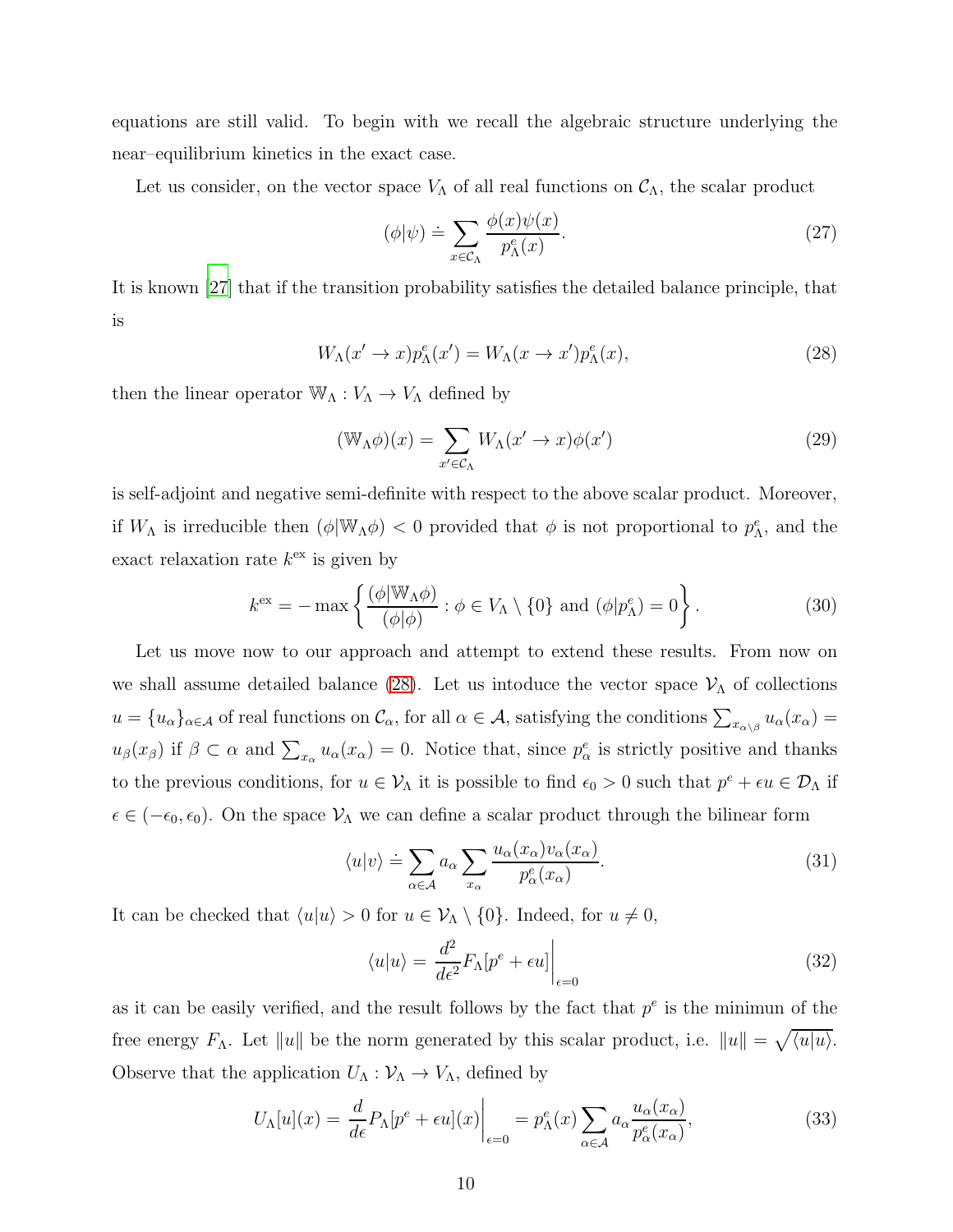preserves the scalar products, since

$$
(U_{\Lambda}[u]|U_{\Lambda}[v]) = \sum_{x \in \mathcal{C}_{\Lambda}} \sum_{\alpha \in \mathcal{A}} a_{\alpha} \frac{u_{\alpha}(x_{\alpha})}{p_{\alpha}^{e}(x_{\alpha})} U_{\Lambda}[v](x)
$$
  
\n
$$
= \frac{d}{d\epsilon} \sum_{\alpha \in \mathcal{A}} a_{\alpha} \sum_{x \in \mathcal{C}_{\Lambda}} \frac{u_{\alpha}(x_{\alpha})}{p_{\alpha}^{e}(x_{\alpha})} P_{\Lambda}[p^{e} + \epsilon v](x) \Big|_{\epsilon=0}
$$
  
\n
$$
= \frac{d}{d\epsilon} \sum_{\alpha \in \mathcal{A}} a_{\alpha} \sum_{x_{\alpha}} \frac{u_{\alpha}(x_{\alpha})}{p_{\alpha}^{e}(x_{\alpha})} [p_{\alpha}^{e}(x_{\alpha}) + \epsilon v_{\alpha}(x_{\alpha})] \Big|_{\epsilon=0}
$$
  
\n
$$
= \sum_{\alpha \in \mathcal{A}} a_{\alpha} \sum_{x_{\alpha}} \frac{u_{\alpha}(x_{\alpha}) v_{\alpha}(x_{\alpha})}{p_{\alpha}^{e}(x_{\alpha})} = \langle u|v \rangle.
$$
 (34)

The local equilibrium relaxation rate appears naturally through a linearization of the near-equilibrium kinetics. To deal with an evolution in the space  $\mathcal{V}_{\Lambda}$ , we set  $p^t = p^e + u^t$ , such that  $u^t \in \mathcal{V}_\Lambda$  for all  $t \in \mathbb{R}_+$ . Then we substitute Eq. [\(12\)](#page-5-2) with the equivalent one

<span id="page-10-1"></span>
$$
\frac{d}{dt}u^t = \mathbb{T}_{\Lambda}u^t + R_{\Lambda}(u^t),\tag{35}
$$

where  $\mathbb{T}_{\Lambda}: \mathcal{V}_{\Lambda} \to \mathcal{V}_{\Lambda}$  is the linear operator defined by

$$
(\mathbb{T}_{\Lambda}u)_{\alpha}(x_{\alpha}) = \frac{d}{d\epsilon} \sum_{x' \in \mathcal{C}_{\Lambda}} W_{\alpha}(x' \to x_{\alpha}) P_{\Lambda}[p^{\epsilon} + \epsilon u](x') \Big|_{\epsilon=0}
$$
  

$$
= \sum_{x' \in \mathcal{C}_{\Lambda}} W_{\alpha}(x' \to x_{\alpha}) U_{\Lambda}[u](x'). \tag{36}
$$

 $\mathbb{T}_\Lambda$  is the operator corresponding to the Jacobian of the r.h.s. of Eq. [\(12\)](#page-5-2) evaluated at  $p = p^e$ and, as a consequence, there exists  $\mathcal{I}_0 \subset \mathcal{V}_\Lambda$ , neighborhood of 0, and a constant  $M > 0$  such that

<span id="page-10-2"></span>
$$
||R_{\Lambda}(u)|| \le M||u||^2 \tag{37}
$$

for all  $u \in \mathcal{I}_0$ .

 $\mathbb{T}_\Lambda$  inherits its properties from  $\mathbb{W}_\Lambda$  thanks to the relation

$$
\langle u|\mathbb{T}_{\Lambda}v\rangle = (U_{\Lambda}[u]|\mathbb{W}_{\Lambda}U_{\Lambda}[v]),\tag{38}
$$

which can be immediately verified. It follows that  $\mathbb{T}_{\Lambda}$  is self-adjoint and negative definite. The first property is obvious, while for the second one it is sufficient to observe that

<span id="page-10-0"></span>
$$
\langle u|\mathbb{T}_{\Lambda}u\rangle = (U_{\Lambda}[u]|\mathbb{W}_{\Lambda}U_{\Lambda}[u]) \le -k^{\text{ex}}(U_{\Lambda}[u]|U_{\Lambda}[u]) = -k^{\text{ex}}\|u\|^{2}
$$
(39)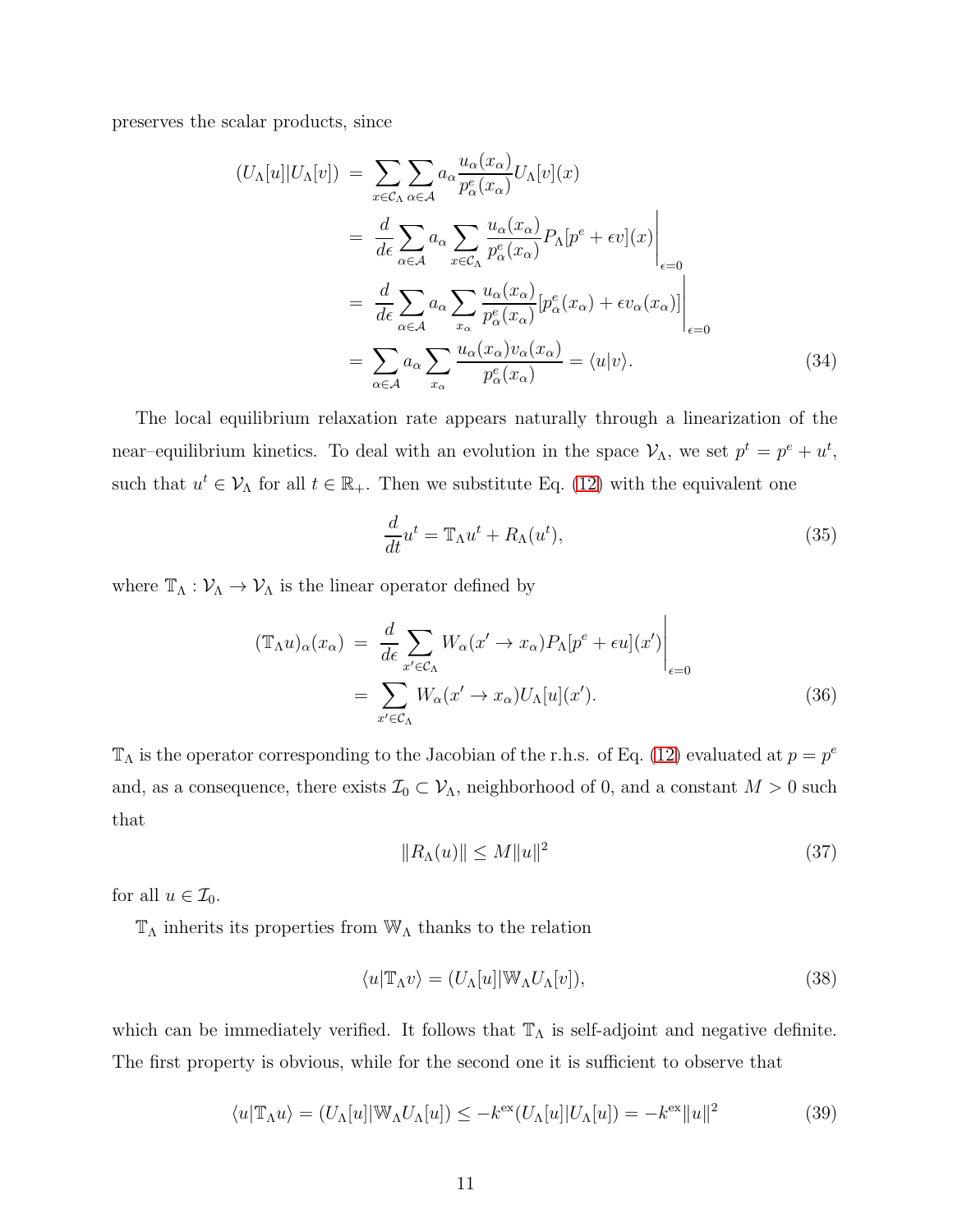since

$$
(U_{\Lambda}[u]|p_{\Lambda}^{e}) = \sum_{x \in \mathcal{C}_{\Lambda}} U_{\Lambda}[u](x) = \sum_{\alpha \in \mathcal{A}} a_{\alpha} \sum_{x \in \mathcal{C}_{\Lambda}} p_{\Lambda}^{e}(x) \frac{u_{\alpha}(x_{\alpha})}{p_{\alpha}^{e}(x_{\alpha})} = \sum_{\alpha \in \mathcal{A}} a_{\alpha} \sum_{x_{\alpha}} u_{\alpha}(x_{\alpha}) = 0. \tag{40}
$$

Finally, defining  $k$  as

<span id="page-11-0"></span>
$$
k = -\max\left\{\frac{\langle u|\mathbb{T}_{\Lambda}u\rangle}{\langle u|u\rangle} : u \in \mathcal{V}_{\Lambda} \setminus \{0\}\right\}
$$
(41)

we have by Eq. [\(39\)](#page-10-0)  $k \geq k^{\text{ex}}$ .

Now we can show that k, the opposite of the maximum eigenvalue of the operator  $\mathbb{T}_{\Lambda}$ , is the approximate relaxation rate. We have just seen that it is not smaller than the exact one, a result that can be intuitively understood by observing that the local equilibrium assumption implies that we are dealing with an evolution in a restricted probability space.

**Proposition:** Let  $u^t = p^t - p^e$  be the solution of Eq. [\(35\)](#page-10-1) with initial condition  $u^0 =$  $p^{0} - p^{e}$ . It vanishes exponentially with time or, more precisely, with k defined by Eq. [\(41\)](#page-11-0), there exist v and  $E^t \in \mathcal{V}_\Lambda$  such that

$$
u^t = e^{-kt}[v + E^t] \tag{42}
$$

and

$$
\lim_{t \to +\infty} E^t = 0. \tag{43}
$$

*Proof.* We shall first find an exponential bound for  $||u^t||$ , by showing that there exist  $t_0 > 0$  and  $A > 0$  such that, for  $t \ge t_0$ ,  $u^t \in \mathcal{I}_0$  and

<span id="page-11-2"></span>
$$
||u^t|| \le A e^{-kt}.\tag{44}
$$

Since  $\lim_{t\to+\infty}u^t=0$ , given a positive constant b one can find  $t_0>0$  such that  $u^t\in\mathcal{I}_0$  and  $||u^t|| \leq b$  for  $t \geq t_0$ . Then, multiplying equation [\(35\)](#page-10-1) by  $u^t$  and for  $t \geq t_0$ , we have

<span id="page-11-1"></span>
$$
\frac{1}{2}\frac{d}{dt}\|u^t\|^2 = \langle u^t|\mathbb{T}_{\Lambda}u^t\rangle + \langle u^t|R_{\Lambda}(u^t)\rangle
$$
  
\n
$$
\leq -k\|u^t\|^2 + M\|u^t\|^3
$$
  
\n
$$
\leq -(k - Mb)\|u^t\|^2,
$$
\n(45)

which can be integrated to give

$$
||u^t|| \le e^{-(k-Mb)(t-t_0)} ||u^{t_0}||. \tag{46}
$$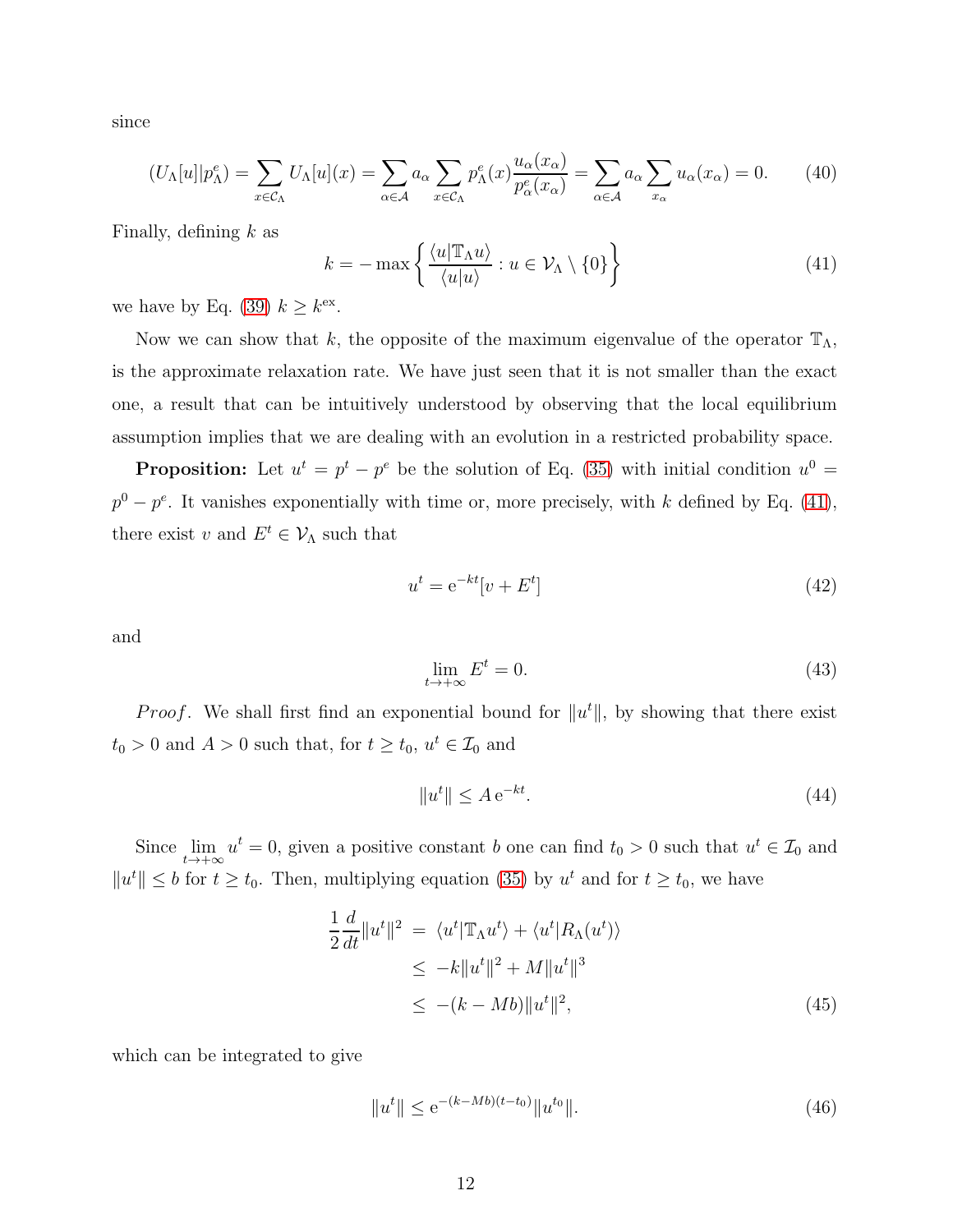Inserting the above result in the first inequality of Eq. [\(45\)](#page-11-1) we obtain

$$
\frac{1}{2}\frac{d}{dt}\|u^t\|^2 \le -k\|u^t\|^2 + M\|u^{t_0}\|^3 e^{-3(k-Mb)(t-t_0)},\tag{47}
$$

which can be integrated again to give

$$
||u^t||^2 \le e^{-2k(t-t_0)}||u^{t_0}||^2 + \frac{M||u^{t_0}||^3}{k - 3Mb} \left[e^{-2k(t-t_0)} - e^{-3(k - Mb)(t-t_0)}\right]. \tag{48}
$$

The constant b can be chosen small enough to ensure that  $k - 3Mb > 0$ , and hence A in Eq. [\(44\)](#page-11-2) can be given by

$$
A = e^{kt_0} \left[ ||u^{t_0}||^2 + \frac{M||u^{t_0}||^3}{k - 3Mb} \right]^{1/2}.
$$
 (49)

Finally, since  $u^t$  can be expanded in eigenvectors of  $\mathbb{T}_\Lambda$ , our proposition is proven if we show that  $\lim_{t\to+\infty} \langle w|u^t\rangle e^{kt}$  exists finite for any eigenvector w with  $||w|| = 1$ . If this is the case v and  $E^t$  are given by  $\lim_{t\to+\infty}u^te^{kt}$  and  $u^te^{kt}-v$  respectively. It can be noted that v has to be an eigenvector of  $\mathbb{T}_{\Lambda}$  relative to  $-k$ .

Eq. [\(44\)](#page-11-2) tells us that  $\langle w|u^t\rangle e^{kt}$  is bounded. If w corresponds to  $-k$ , let us consider an increasing sequence  $\{t_n\}_{n\in\mathbb{N}}$  diverging to infinity such that  $t_0$  is the value previously introduced. From Eq. [\(35\)](#page-10-1) we have

$$
\frac{d}{dt}\langle w|u^t\rangle = -k\langle w|u^t\rangle + \langle w|R_{\Lambda}(u^t)\rangle.
$$
\n(50)

Using Eqs. [\(37\)](#page-10-2) and [\(44\)](#page-11-2) and integrating between  $t_n$  and  $t_{n+m}$  we obtain

$$
\left| \langle w | u^{t_{n+m}} \rangle e^{kt_{n+m}} - \langle w | u^{t_n} \rangle e^{kt_n} \right| \le \frac{M A^2}{k} e^{-kt_n}
$$
\n
$$
(51)
$$

for all  $m \in \mathbb{N}$ , which shows that the sequence  $\{\langle w|u^{t_n}\rangle e^{kt_n}\}_{n\in\mathbb{N}}$  is a Cauchy one. Then the limit  $\lim_{n\to+\infty} \langle w|u^{t_n}\rangle e^{kt_n}$  exists finite and thus, from the arbitrariety of the sequence  $\{t_n\}_{n\in\mathbb{N}},$ also  $\lim_{t\to+\infty}\langle w|u^t\rangle e^{kt}$  does it.

If w corresponds to  $-\lambda < -k$  then

$$
\frac{d}{dt}\langle w|u^t\rangle = -\lambda\langle w|u^t\rangle + \langle w|R_{\Lambda}(u^t)\rangle.
$$
\n(52)

Using again Eqs. [\(37\)](#page-10-2) and [\(44\)](#page-11-2) and integrating, with manipulations similar to the previous ones, one can find two constants  $B > 0$  and  $C > 0$  such that, for  $t \ge t_0$ ,

$$
\left| \langle w | u^t \rangle \right| \leq B e^{-2kt} + C e^{-\lambda t},\tag{53}
$$

from which follows that  $\lim_{t \to +\infty} \langle w | u^t \rangle e^{kt} = 0.$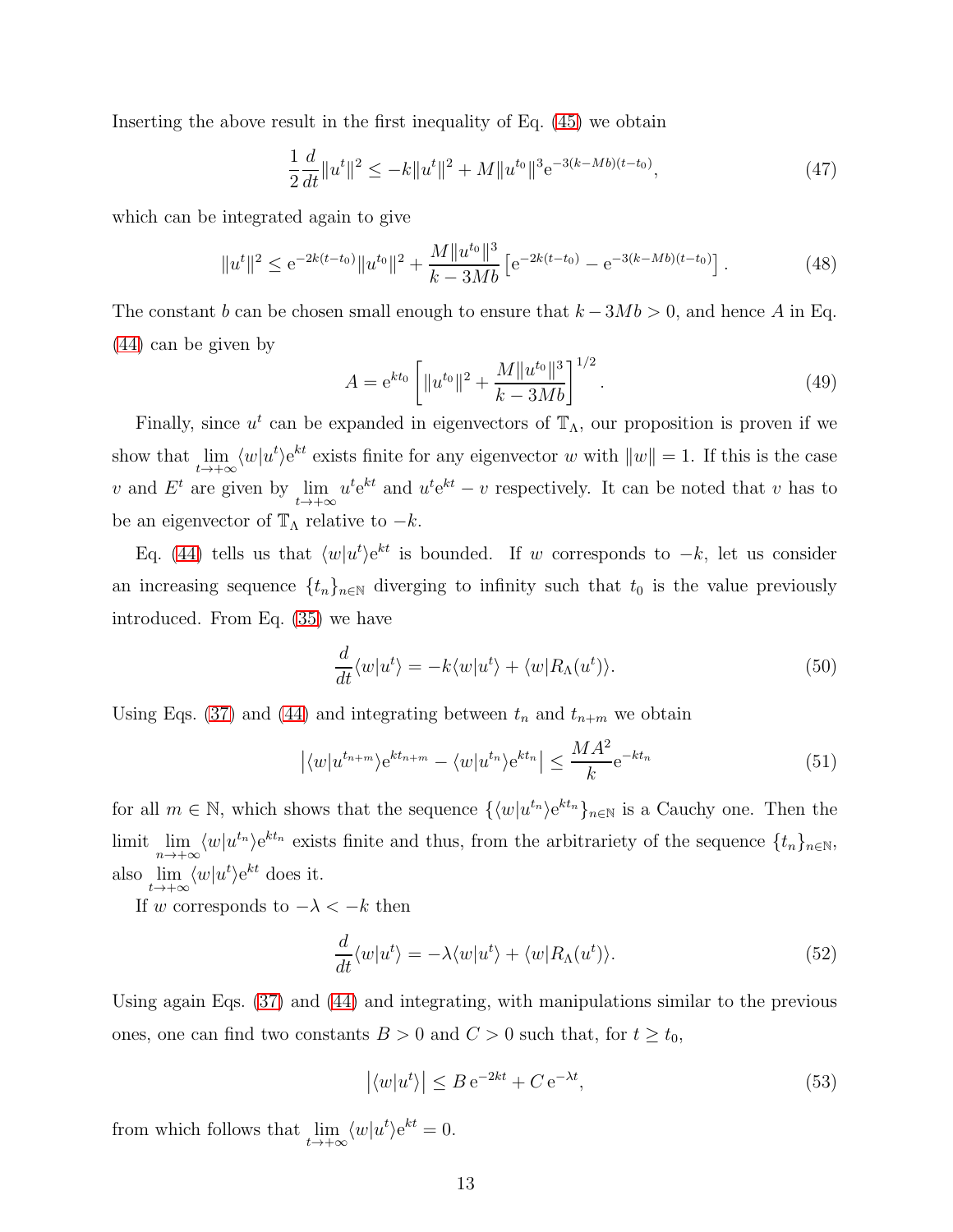#### <span id="page-13-0"></span>IV. LOCAL EQUILIBRIUM KINETICS FOR THE WSME MODEL

After studying some features of the approximation, we are going to show its performance with an example, i.e. a particular, physically relevant, choice of the transition matrix. The goal is the reduction of the computational complexity of the kinetic problem from exponential to polynomial in the number of variables. We focus on a single bond-flip kinetics, that is we consider kinetics with only transitions between configurations that differ for no more than the state of one peptidic bond, and for which the detailed balance principle [\(28\)](#page-9-0) is satisfied.

Given  $x \in C_\Lambda$  we denote by  $\mu_k(x)$  the configuration obtained by x by turning the variable  $x_{k,k}$ , i.e.  $m_k$ , into  $1 - x_{k,k}$ . We have explicity

$$
\mu_k(x)_{i,j} = \begin{cases} x_{i,j} \text{ if } j < k \text{ or } i > k; \\ x_{i,k-1}(1 - x_{k,k})x_{k+1,j} \text{ otherwise.} \end{cases}
$$
(54)

A single bond-flip kinetics will be described by a transition matrix with the property  $W_\Lambda(x \to$  $x'$  = 0 if  $x' \notin \{x, \mu_1(x), \ldots, \mu_N\}$ . For the matrix elements corresponding to the allowed transitions we set

<span id="page-13-2"></span>
$$
W_{\Lambda}(x \to \mu_k(x)) = \nu(H_{\Lambda}(\mu_k(x)) - H_{\Lambda}(x)), \tag{55}
$$

where  $\nu : \mathbb{R} \to \mathbb{R}$  is a strictly positive function which satisfies detailed balance:

<span id="page-13-1"></span>
$$
\nu(-\Delta) = e^{\Delta} \nu(\Delta). \tag{56}
$$

Condition [\(10\)](#page-4-2) requires that

<span id="page-13-3"></span>
$$
W_{\Lambda}(x \to x) = -\sum_{k=1}^{N} \nu(H_{\Lambda}(\mu_k(x)) - H_{\Lambda}(x)) \tag{57}
$$

and it is easy to check that  $W_{\Lambda}$  is irreducible. The family of  $\nu$  functions fulfilling Eq. [\(56\)](#page-13-1) contains Metropolis and Glauber kinetic prescriptions, that are

$$
\nu(\Delta) = \min\{1, e^{-\Delta}\}\tag{58}
$$

and

$$
\nu(\Delta) = 1/(1 + e^{\Delta})\tag{59}
$$

respectively.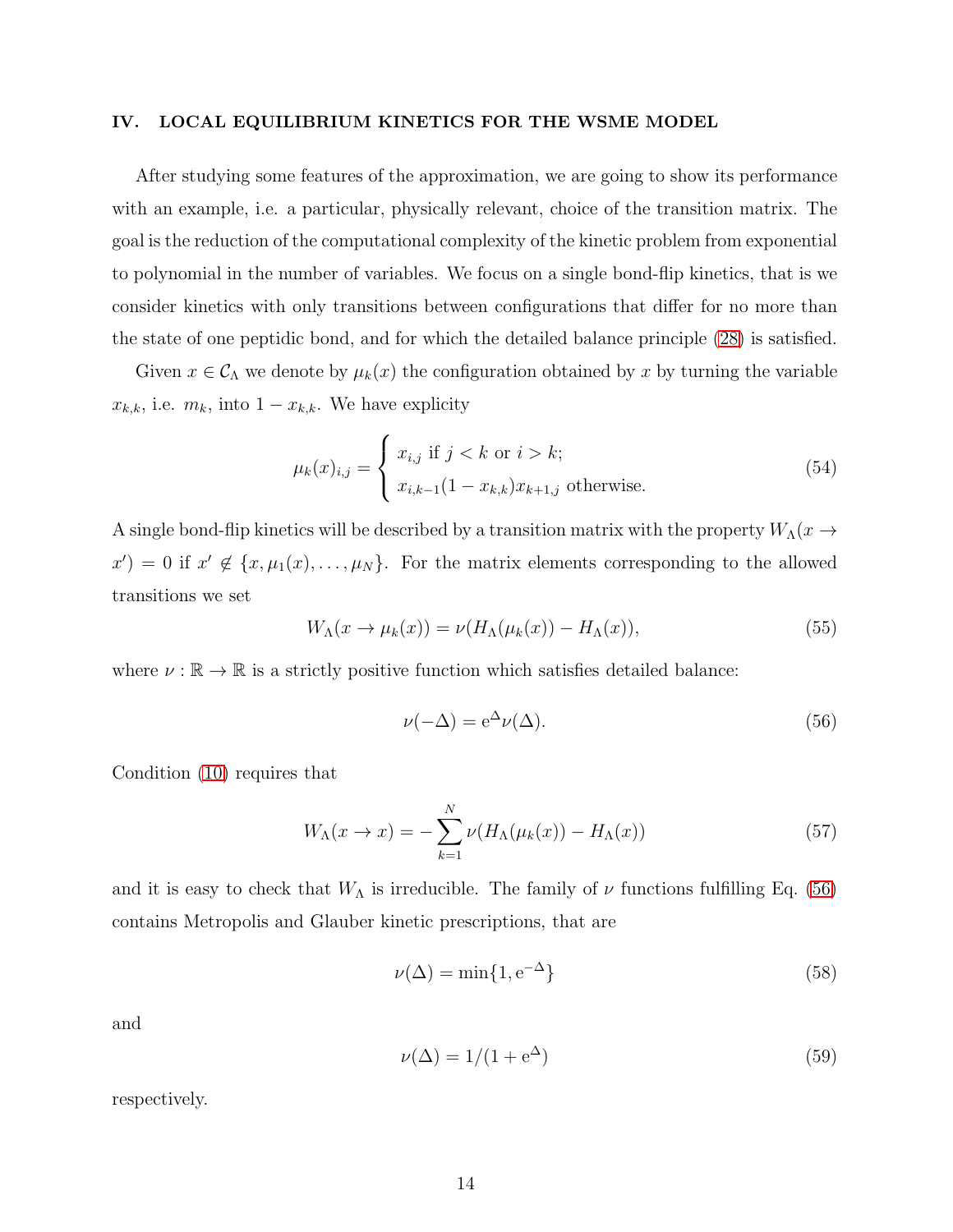To show the form of approximate kinetic equations we must explicitly write the r.h.s. of Eq.  $(15)$ , i.e. the function f defined in  $(16)$ . Writing probabilities as functions of the expectation values

$$
\xi_{i,j} = \sum_{x \in \mathcal{C}_{\Lambda}} x_{i,j} P_{\Lambda}[p],\tag{60}
$$

as anticipated in Sec. [II,](#page-2-0)  $f$  takes the form

$$
f_{i,j}(\xi) = \sum_{k=1}^{N} \sum_{x \in \mathcal{C}_{\Lambda}} (\mu_k(x)_{i,j} - x_{i,j}) \nu(H_{\Lambda}(\mu_k(x)) - H_{\Lambda}(x)) P_{\Lambda}[p](x)
$$
(61)

where Eqs. [\(55\)](#page-13-2), [\(57\)](#page-13-3) and the substitution of x with  $\mu_k(x)$  in the first term of the r.h.s. have been used. Since  $\mu_k(x)_{i,j} = x_{i,j}$  if  $k < i$  or  $k > j$  we can also write

<span id="page-14-0"></span>
$$
f_{i,j}(\xi) = \sum_{k=i}^{j} \sum_{x \in \mathcal{C}_{\Lambda}} (\mu_k(x)_{i,j} - x_{i,j}) \nu(H_{\Lambda}(\mu_k(x)) - H_{\Lambda}(x)) P_{\Lambda}[p](x).
$$
 (62)

In the following we will need the new variables  $S_{i,j}$ , which take value 1 if i and j are disordered peptide bond which delimit a string of consecutive ordered bonds. These variables are defined as

$$
S_{i,j}(x) = (1 - m_i)(1 - m_j) \prod_{k=i+1}^{j-1} m_k = \begin{cases} 1 - x_{i,j} \text{ if } i = j; \\ (1 - x_{i,j})(1 - x_{j,j}) \text{ if } j = i+1; \\ (1 - x_{i,i})x_{i+1,j-1}(1 - x_{j,j}) \text{ if } 0 \le i < j-1 \le N, \end{cases}
$$
(63)

where we assume the boundary conditions  $m_0 = m_{N+1} = 0$  which imply  $x_{i,j} = 0$  if  $i = 0$  or  $j = N + 1$ . It is not difficult to check that

$$
x_{i,j} = \sum_{s=j}^{N} \sum_{r=1}^{i} S_{r-1,s+1}(x)
$$
\n(64)

and

<span id="page-14-1"></span>
$$
\sum_{j=k}^{N} \sum_{i=1}^{k} h_{i,j} x_{i,j} = \sum_{j=k}^{N} \sum_{i=1}^{k} \Delta_{i,j}^{k} S_{i-1,j+1}(x)
$$
(65)

where, for  $1 \leq i \leq k \leq j \leq N$ , we have introduced the quantities

$$
\Delta_{i,j}^k \doteq \sum_{s=k}^j \sum_{r=i}^k h_{r,s}.\tag{66}
$$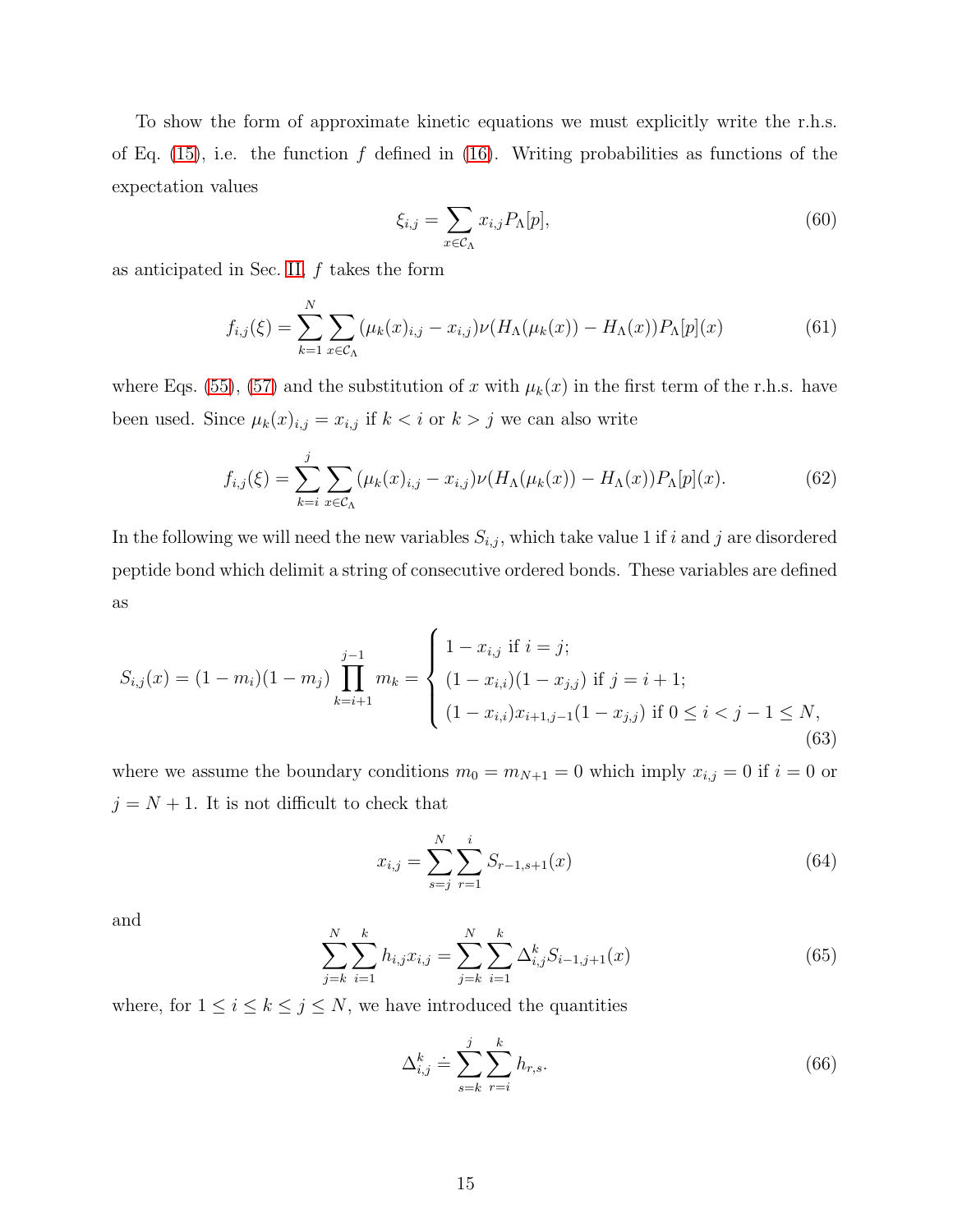Now we can return to Eq. [\(62\)](#page-14-0). Notice that, for  $i \leq k \leq j$ ,

<span id="page-15-1"></span>
$$
(\mu_k(x)_{i,j} - x_{i,j})\nu(H_{\Lambda}(\mu_k(x)) - H_{\Lambda}(x))
$$
  
=  $(\mu_k(x)_{i,j} - x_{i,j})\nu\left(\sum_{s=k}^N \sum_{r=1}^k h_{r,s}(\mu_k(x)_{r,s} - x_{r,s})\right)$   
=  $\mu_k(x)_{i,j}\nu\left(\sum_{s=k}^N \sum_{r=1}^k h_{r,s}\mu_k(x)_{r,s}\right) - x_{i,j}\nu\left(-\sum_{s=k}^N \sum_{r=1}^k h_{r,s}x_{r,s}\right).$  (67)

The first equality follows by the relation  $\mu_k(x)_{i,j} = x_{i,j}$  for  $i > k$  or  $j < k$ . The second one by the fact that if  $i \leq k \leq j$  and  $x_{i,j} = 1$  then  $\mu_k(x)_{r,s} = 0$  for  $r \leq k$  and  $s \geq k$ , and vice–versa.

We will concentrate only on the term

$$
x_{i,j}\nu\left(-\sum_{s=k}^{N}\sum_{r=1}^{k}h_{r,s}x_{r,s}\right)
$$
\n(68)

since we can obtain the first one by replacing  $h_{i,j}$  with  $-h_{i,j}$  and x with  $\mu_k(x)$ . Eq. [\(65\)](#page-14-1) allows us to write

$$
x_{i,j}\nu\left(-\sum_{s=k}^{N}\sum_{r=1}^{k}h_{r,s}x_{r,s}\right) = x_{i,j}\nu\left(-\sum_{s=k}^{N}\sum_{r=1}^{k}\Delta_{r,s}^{k}S_{r-1,s+1}(x)\right).
$$
 (69)

The last equality is nontrivial only for configurations  $x \in C_{\Lambda}$  such that  $x_{i,j} = 1$ , and hence  $x_{k,k} = 1$ . We now observe that, if  $x_{k,k} = 1$ , varing i in  $\{1, \ldots, k\}$  and j in  $\{k, \ldots, N\}$  one can find one and only one couple of indices  $(r, s)$  such that  $S_{r-1,s+1}(x) = 1$ . This couple of indices delimit the string of adjacent ordered bonds containing k. It follows that

$$
x_{i,j}\nu\left(-\sum_{s=k}^{N}\sum_{r=1}^{k}h_{r,s}x_{r,s}\right) = x_{i,j}\sum_{s=k}^{N}\sum_{r=1}^{k}\nu(-\Delta_{r,s}^{k})S_{r-1,s+1}(x). \tag{70}
$$

Finally, observing that for  $i\leq k\leq j$  and  $r\leq k\leq s$ 

$$
x_{i,j} S_{r-1,s+1}(x) = \begin{cases} 0 \text{ if } r > i \text{ or } s < j; \\ S_{r-1,s+1}(x) \text{ otherwise,} \end{cases}
$$
(71)

we reach the result

<span id="page-15-0"></span>
$$
x_{i,j}\nu\left(-\sum_{s=k}^{N}\sum_{r=1}^{k}h_{r,s}x_{r,s}\right) = \sum_{s=j}^{N}\sum_{r=1}^{i}\nu(-\Delta_{r,s}^{k})S_{r-1,s+1}(x)
$$
\n(72)

that makes possible to rewrite  $f$  in a simpler way.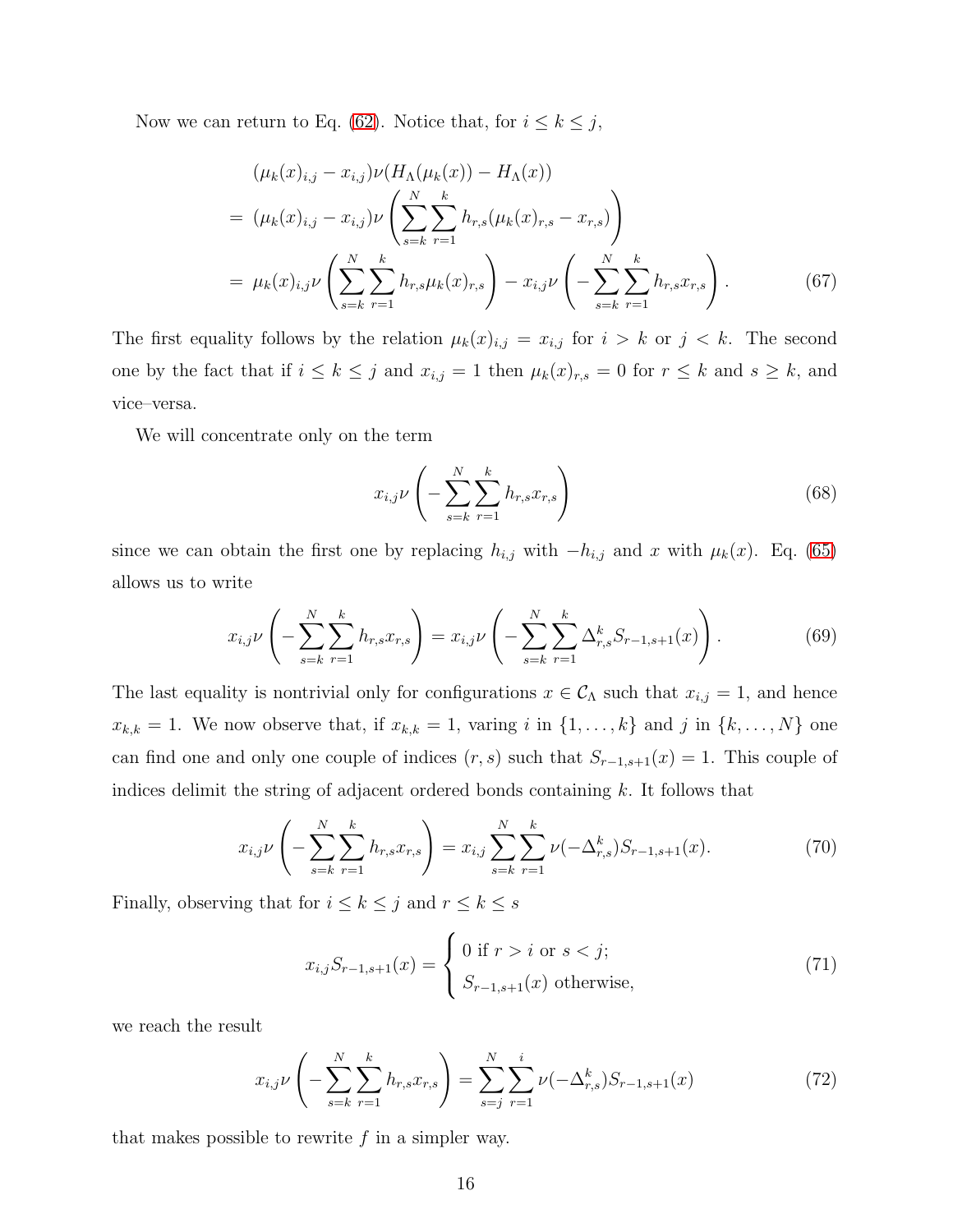Substituting Eq.  $(72)$  in Eq.  $(67)$  and using Eq.  $(62)$  we obtain

<span id="page-16-1"></span>
$$
f_{i,j}(\xi) = \sum_{k=i}^{j} \sum_{s=j}^{N} \sum_{r=1}^{i} \nu(\Delta_{r,s}^{k}) \sum_{x \in \mathcal{C}_{\Lambda}} S_{r-1,s+1}(\mu_k(x)) P_{\Lambda}[p](x) +
$$
  

$$
- \sum_{k=i}^{j} \sum_{s=j}^{N} \sum_{r=1}^{i} \nu(-\Delta_{r,s}^{k}) \sum_{x \in \mathcal{C}_{\Lambda}} S_{r-1,s+1}(x) P_{\Lambda}[p](x) \qquad (73)
$$

that contains expectation values of two kinds of observables. The sum

$$
\sum_{x \in \mathcal{C}_{\Lambda}} S_{r-1,s+1}(x) P_{\Lambda}[p](x) \tag{74}
$$

is easily computable since it is the expectation value of a linear combination of  $x_{i,j}$ 's. With a slight abuse of notation we will still denote this sum with  $S_{r-1,s+1}(\xi)$ . One can verify that

$$
S_{i,j}(\xi) = \begin{cases} 1 - \xi_{i,j} \text{ if } i = j; \\ \xi_{i,j} - \xi_{i,i} - \xi_{j,j} + 1 \text{ if } j = i + 1; \\ \xi_{i,j} - \xi_{i,j-1} - \xi_{i+1,j} + \xi_{i+1,j-1} \text{ if } 0 \le i < j - 1 \le N, \end{cases}
$$
(75)

where we assume  $\xi_{i,j} = 0$  if  $i = 0$  or  $j = N + 1$ .

The computation of

<span id="page-16-0"></span>
$$
\sum_{x \in \mathcal{C}_{\Lambda}} S_{r-1,s+1}(\mu_k(x)) P_{\Lambda}[p](x) \tag{76}
$$

is slightly more involved. Notice first that for  $r \leq k \leq s$ 

$$
S_{r-1,s+1}(\mu_k(x)) = S_{r-1,k}(x)S_{k,s+1}(x),\tag{77}
$$

which vanishes if  $x_{k,k} = m_k = 1$ . Let us then define the clusters

$$
\Lambda_k^d \doteq \{ (i, j) \in \Lambda : j \le k \},\tag{78}
$$

$$
\Lambda_k^u \doteq \{ (i,j) \in \Lambda : j \ge k \},\tag{79}
$$

$$
\mathcal{R}_k \doteq \{ (i,j) \in \Lambda : j = k \},\tag{80}
$$

depicted in Fig. [1,](#page-17-0) and introduce their probability distributions

$$
p_{\Lambda_k^d}(x_{\Lambda_k^d}) \doteq \sum_{x_{\Lambda \backslash \Lambda_k^d}} P_{\Lambda}[p](x), \tag{81}
$$

$$
p_{\Lambda_k^u}(x_{\Lambda_k^u}) \doteq \sum_{x_{\Lambda \backslash \Lambda_k^u}} P_{\Lambda}[p](x), \tag{82}
$$

$$
p_{\mathcal{R}_k}(x_{\mathcal{R}_k}) \doteq \sum_{x_{\Lambda \backslash \mathcal{R}_k}} P_{\Lambda}[p](x). \tag{83}
$$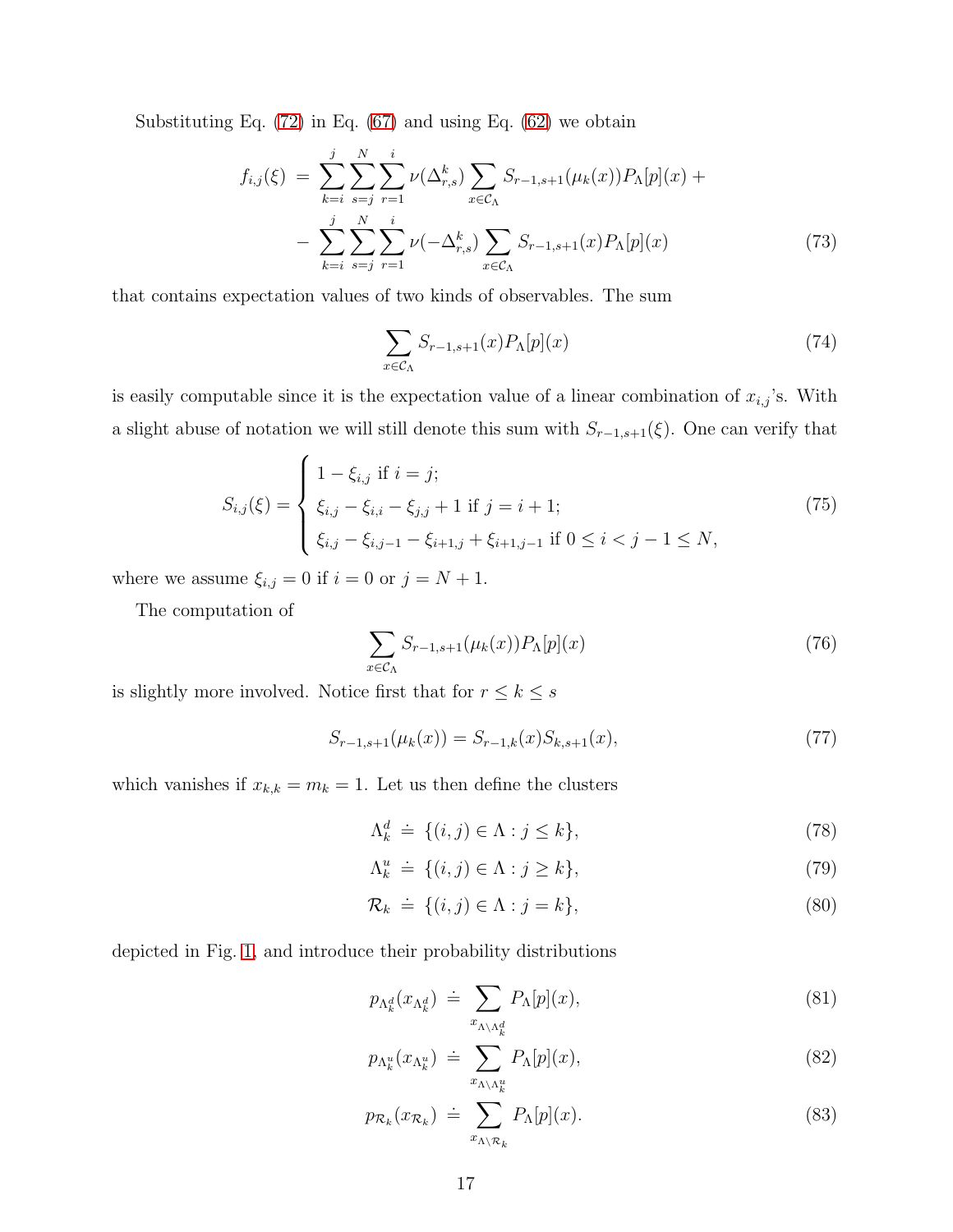

<span id="page-17-0"></span>FIG. 1: Graphical representation of the clusters  $\Lambda_k^d$ ,  $\Lambda_k^u$  and  $\mathcal{R}_k$ 

Exploiting the constraints in the same way as in [\[9\]](#page-23-8) it is not difficult to obtain the relations

$$
P_{\Lambda}[p](x) = \frac{p_{\Lambda_k^d}(x_{\Lambda_k^d})p_{\Lambda_k^u}(x_{\Lambda_k^u})}{p_{\mathcal{R}_k}(x_{\mathcal{R}_k})}
$$
(84)

and

$$
p_{\mathcal{R}_k}(0,\ldots,0) = p_{(k,k)}(0) = 1 - \xi_{k,k}.
$$
\n(85)

The quantity in [\(76\)](#page-16-0) can then be rewritten as

$$
\sum_{x \in C_{\Lambda}} S_{r-1,s+1}(\mu_{k}(x)) P_{\Lambda}[p](x)
$$
\n
$$
= \sum_{x \in C_{\Lambda}} S_{r-1,k}(x) S_{k,s+1}(x) P_{\Lambda}[p](x)
$$
\n
$$
= \sum_{x \in C_{\Lambda}} S_{r-1,k}(x) S_{k,s+1}(x) \frac{p_{\Lambda_{k}^{d}}(x_{\Lambda_{k}^{d}}) p_{\Lambda_{k}^{u}}(x_{\Lambda_{k}^{u}})}{p_{\mathcal{R}_{k}}(x_{\mathcal{R}_{k}})}
$$
\n
$$
= \frac{1}{1 - \xi_{k,k}} \sum_{x \in C_{\Lambda}} S_{r-1,k}(x) S_{k,s+1}(x) p_{\Lambda_{k}^{d}}(x_{\Lambda_{k}^{d}}) p_{\Lambda_{k}^{u}}(x_{\Lambda_{k}^{u}}), \qquad (86)
$$

since the only configurations which contribute to the sum are those with  $x_{k,k} = 0$ . In addition, due to the vanishing of  $x_{k,k}$ , the above sum can be factored as follows:

<span id="page-17-1"></span>
$$
\sum_{x \in \mathcal{C}_{\Lambda}} S_{r-1,s+1}(\mu_k(x)) P_{\Lambda}[p](x)
$$
\n
$$
= \frac{1}{1 - \xi_{k,k}} \sum_{x_{\Lambda_k^d}} S_{r-1,k}(x_{\Lambda_k^d}) p_{\Lambda_k^d}(x_{\Lambda_k^d}) \sum_{x_{\Lambda_k^u}} S_{k,s+1}(x_{\Lambda_k^u}) p_{\Lambda_k^u}(x_{\Lambda_k^u})
$$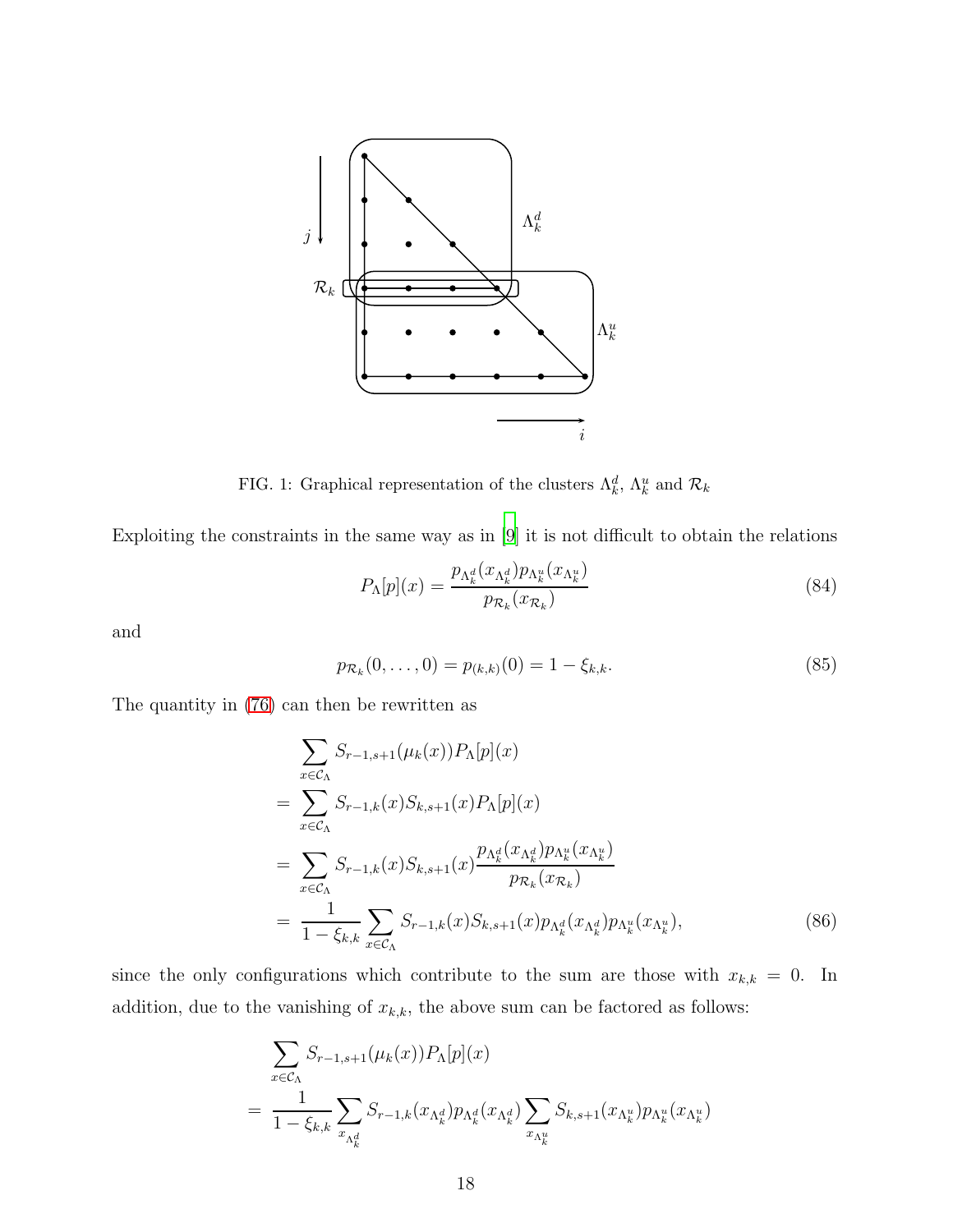$$
= \frac{1}{1 - \xi_{k,k}} \sum_{x \in \mathcal{C}_{\Lambda}} S_{r-1,k}(x) P_{\Lambda}[p](x) \sum_{x \in \mathcal{C}_{\Lambda}} S_{k,s+1}(x) P_{\Lambda}[p](x)
$$
  

$$
= \frac{S_{r-1,k}(\xi) S_{k,s+1}(\xi)}{1 - \xi_{k,k}}.
$$
 (87)

Plugging Eq.  $(87)$  into Eq.  $(73)$  we find for f the final form

$$
f_{i,j}(\xi) = \sum_{k=i}^{j} \sum_{s=j}^{N} \sum_{r=1}^{i} \left[ \nu(\Delta_{r,s}^k) \frac{S_{r-1,k}(\xi)S_{k,s+1}(\xi)}{S_{k,k}(\xi)} - \nu(-\Delta_{r,s}^k)S_{r-1,s+1}(\xi) \right].
$$
 (88)

¿From the above results one sees that the computational complexity of the r.h.s. of Eq. [\(15\)](#page-5-4) is polynomial in the number of variables, and precisely of order  $N^5$ . Moreover it must be mentioned that writing directly an equation for the variables  $S_{i,j}$  the computational complexity lowers to the order  $N^3$ , which is useful in practical computations.

## <span id="page-18-0"></span>V. EQUIVALENCE BETWEEN LOCAL EQUILIBRIUM APPROACH AND PATH PROBABILITY METHOD

We conclude our paper by showing that for the WSME model there are no differences between local equilibrium approach and path probability method (PPM) [\[24](#page-24-7), [25](#page-24-8), [26](#page-24-9)], a variational approximate technique for the study of out of equilibrium systems that generalzes the CVM to the kinetics.

The PPM has a natural application to discrete time evolution, hence it is useful to turn to this one and then to recover the continuous case with a limiting process. We say that  $T_{\Lambda}(x' \to x) \geq 0$  is a transition probability from the configuration  $x'$  to x if

<span id="page-18-2"></span>
$$
\sum_{x \in \mathcal{C}_{\Lambda}} T_{\Lambda}(x' \to x) = 1. \tag{89}
$$

If  $W_{\Lambda}$  is the transition probability per unit time as listed in Eq. [\(9\)](#page-4-4), let  $T_{\Lambda}^{\tau}$  be a transition probability such that

<span id="page-18-1"></span>
$$
T_{\Lambda}^{\tau}(x' \to x) = \delta_{x,x'} + \tau W_{\Lambda}(x' \to x) + \tau^2 E_{\Lambda}^{\tau}(x' \to x)
$$
\n(90)

where  $E_{\Lambda}^{\tau}$  is a bounded function of  $\tau$  when  $\tau \to 0$  and  $\delta$  the Kronecker symbol. The discrete version of Eq. [\(9\)](#page-4-4) then reads

<span id="page-18-3"></span>
$$
p_{\Lambda}^{t+\tau}(x) = \sum_{x' \in \mathcal{C}_{\Lambda}} T_{\Lambda}^{\tau}(x' \to x) p_{\Lambda}^t(x')
$$
\n(91)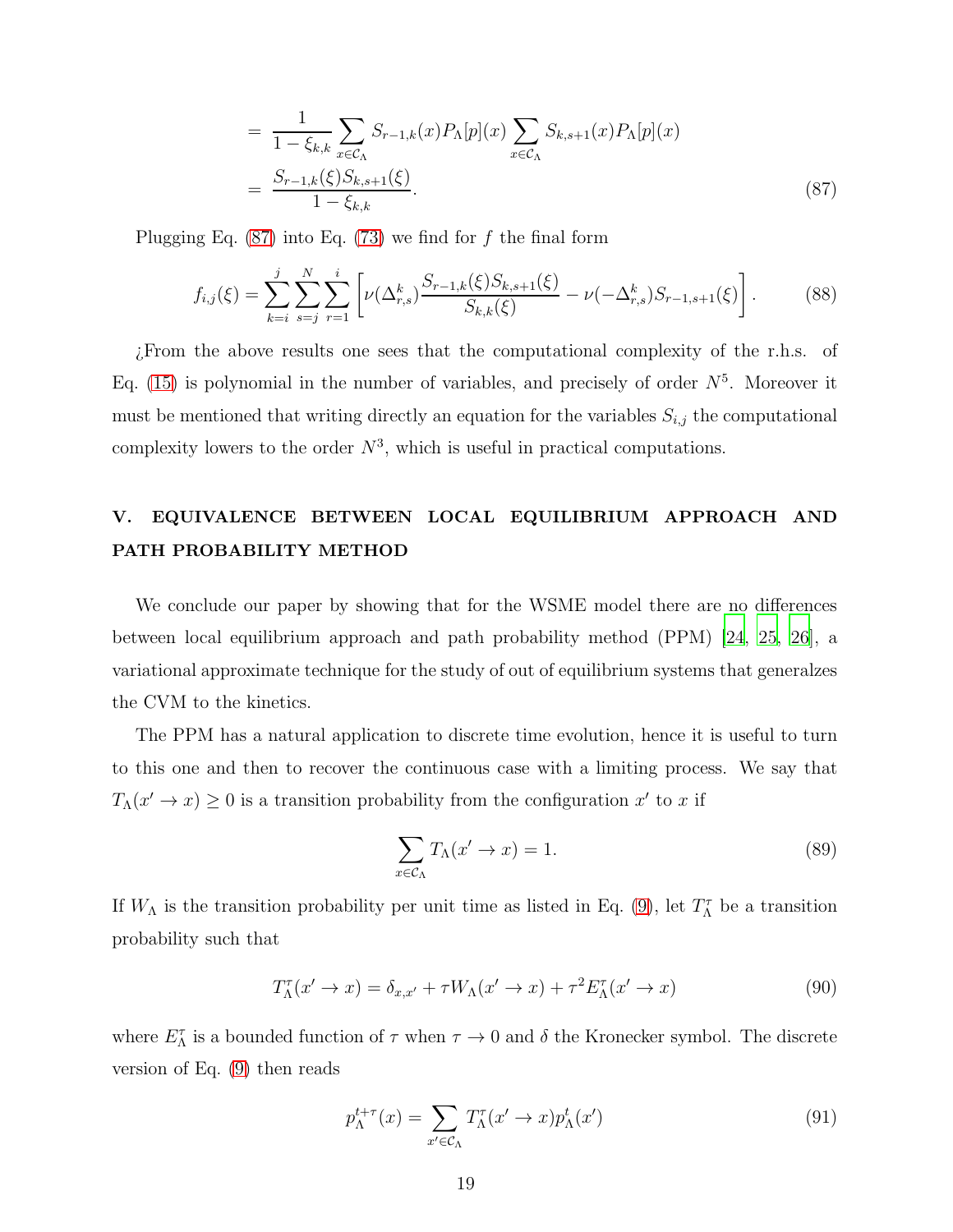for all  $t \in \{n\tau\}_{n\in\mathbb{N}}$  and, as a consequence of Eq. [\(90\)](#page-18-1), given  $t \in \mathbb{R}_{+}$ , in the limit  $\tau \to 0$  and  $n \to \infty$  such that  $n\tau \to t$ , the solution of this equation reduces to that of Eq. [\(9\)](#page-4-4) with the same initial condition.

In PPM [\[24](#page-24-7), [25,](#page-24-8) [26\]](#page-24-9) one assumes that  $T_{\Lambda}^{\tau}$  has the form

$$
T_{\Lambda}^{\tau}(x' \to x) = \Theta_{\Lambda}^{\tau}(x') \prod_{\alpha \in \mathcal{A}} \left[ T_{\alpha}^{\tau}(x'_{\alpha} \to x_{\alpha}) \right]^{a_{\alpha}}, \tag{92}
$$

where  $\Theta_{\Lambda}^{\tau}$  ensures normalization [\(89\)](#page-18-2) and  $\mathcal{A}$  and  $a_{\alpha}$  are the same of Sec. [II.](#page-2-0)

Let  $\mathcal{D}^2_\Lambda$  be the set of functions  $q = \{q_\alpha\}_{\alpha \in \mathcal{A}}$  such that  $q_\alpha : \mathcal{C}_\alpha \times \mathcal{C}_\alpha \to \mathbb{R}$  is not negative and  $\sum_{x'_{\alpha\setminus\beta}}\sum_{x_{\alpha\setminus\beta}}q_{\alpha}(x'_{\alpha},x_{\alpha})=q_{\beta}(x'_{\beta},x_{\beta})$  for  $\beta\subset\alpha$ . For  $q\in\mathcal{D}_{\Lambda}^2$  define then the function  $Q_{\Lambda}[q] : C_{\Lambda} \times C_{\Lambda} \to \mathbb{R}_{+}$  as

<span id="page-19-0"></span>
$$
Q_{\Lambda}[q](x',x) = \prod_{\alpha \in \mathcal{A}} [q_{\alpha}(x'_{\alpha}, x_{\alpha})]^{a_{\alpha}}.
$$
\n(93)

It can be checked that  $q_{\alpha}$  is the marginal of  $Q_{\Lambda}[q]$  relative to the cluster  $\alpha$ , i.e.

$$
q_{\alpha}(x'_{\alpha}, x_{\alpha}) = \sum_{x'_{\Lambda \backslash \alpha}} \sum_{x_{\Lambda \backslash \alpha}} Q_{\Lambda}[q](x', x). \tag{94}
$$

The quantity  $T_{\Lambda}^{\tau}(x' \to x)p_{\Lambda}^{\tau}(x')$ , where  $p_{\Lambda}^{\tau}(x')$  is the solution of Eq. [\(91\)](#page-18-3), has a physical meaning: it is the joint probability of finding the system in the state  $x'$  at time  $t$  and in the state x at time  $t+\tau$ . The idea of the PPM is to replace this probability with an approximate one, which factors as in Eq. [\(93\)](#page-19-0), i.e. to replace  $T_{\Lambda}^{\tau}(x' \to x) p_{\Lambda}^{t}(x')$  with  $Q_{\Lambda}[q^{t,\tau}](x',x)$ , and then to compute the marginal distribution at the time  $t + \tau$  as

$$
p_{\alpha}^{t+\tau}(x_{\alpha}) = \sum_{x' \in \mathcal{C}_{\Lambda}} \sum_{x_{\Lambda \backslash \alpha}} Q_{\Lambda}[q^{t,\tau}](x',x) = \sum_{x'_{\alpha}} q_{\alpha}^{t,\tau}(x'_{\alpha},x_{\alpha}). \tag{95}
$$

 $q_{\alpha}^{t,\tau}$  is then an approximation of the above joint distribution relative to the cluster  $\alpha$ . The function  $q^{t,\tau}$  must contain information about the state at time t and the kinetic prescription. As a consequence of the relation

$$
\sum_{x'_{\Lambda\backslash\alpha}} \sum_{x \in \mathcal{C}_{\Lambda}} T_{\Lambda}^{\tau}(x' \to x) p_{\Lambda}^{t}(x') = p_{\alpha}^{t}(x'_{\alpha}), \tag{96}
$$

we impose to  $q^{t,\tau}$  the constraints

<span id="page-19-1"></span>
$$
\sum_{x'_{\Lambda\backslash\alpha}}\sum_{x\in\mathcal{C}_{\Lambda}}Q_{\Lambda}[q^{t,\tau}](x',x)=\sum_{x_{\alpha}}q^{t,\tau}_{\alpha}(x'_{\alpha},x_{\alpha})=p^{t}_{\alpha}(x'_{\alpha}),\tag{97}
$$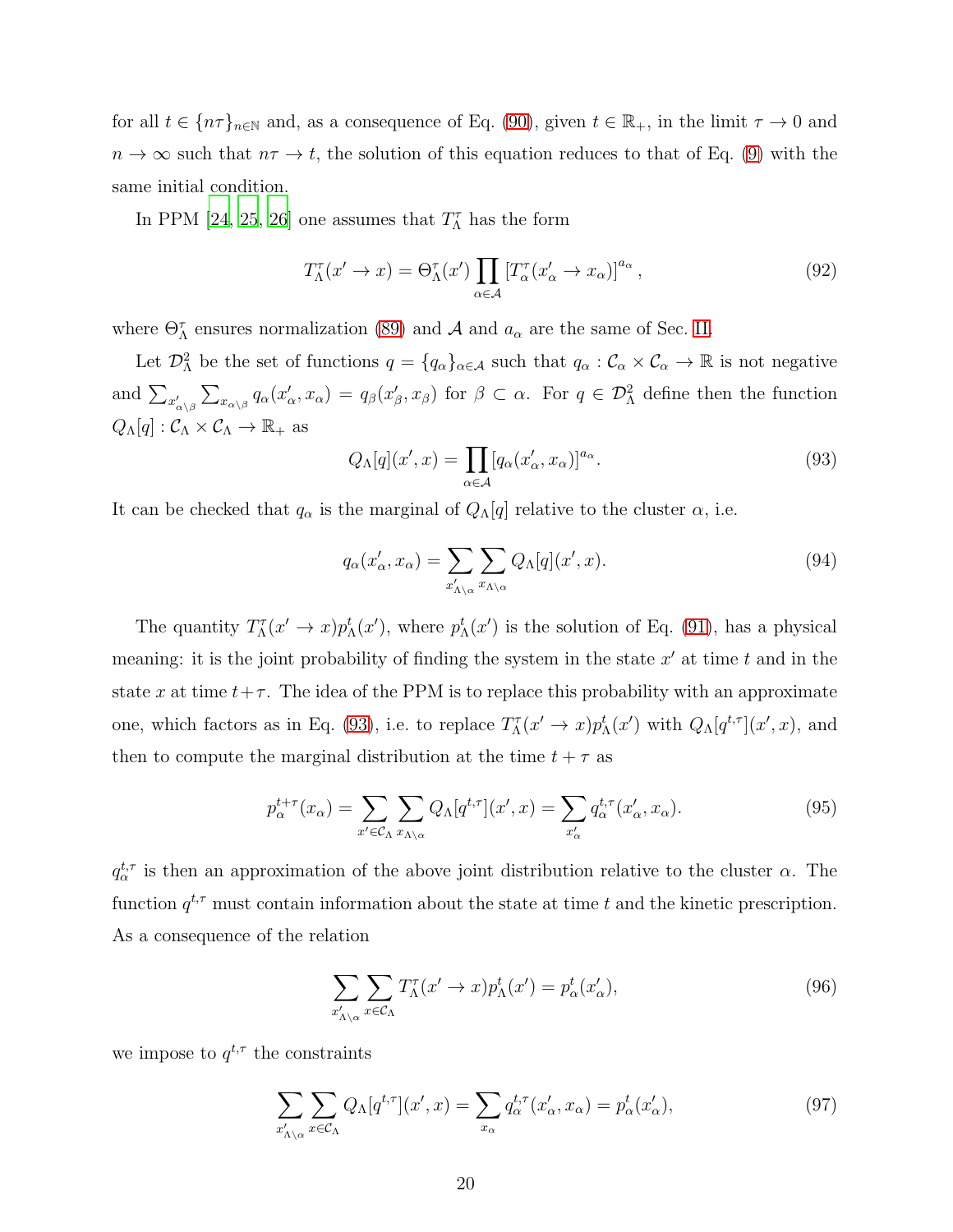that it has to be satisfied for all  $\alpha \in \mathcal{A}$ .

The kinetic generalization of the Kikuchi free energy  $F_{\Lambda}$  is

$$
K_{\Lambda}^{\tau}[q] = \sum_{\alpha \in \mathcal{A}} a_{\alpha} \sum_{x_{\alpha}'} \sum_{x_{\alpha}} \left[ \ln q_{\alpha}(x_{\alpha}', x_{\alpha}) - \ln T_{\alpha}^{\tau}(x_{\alpha}' \to x_{\alpha}) \right] q_{\alpha}(x_{\alpha}', x_{\alpha}), \tag{98}
$$

and  $q^{t,\tau}$  is chosen as the distribution  $q \in \mathcal{D}^2_\Lambda$  which minimizes  $K^{\tau}_{\Lambda}$  with the constraints [\(97\)](#page-19-1). If the factorization assumption were exact, this choice would give the exact marginals of the joint probability  $T_{\Lambda}^{\tau}(x' \to x) p_{\Lambda}^{t}(x')$ .

It can be checked that conditions  $\lim_{\tau \to 0} q_\alpha^{t,\tau}(x_\alpha', x_\alpha) = \delta_{x_\alpha,x_\alpha'} p_\alpha^t(x_\alpha)$  hold for all  $\alpha \in \mathcal{A}$ . These allow us to summarize PPM, for continuous time evolution, as follows:

<span id="page-20-0"></span>
$$
\begin{cases}\n\frac{d}{dt}p_{\alpha}^{t}(x_{\alpha}) = \frac{\partial}{\partial \tau} \sum_{x_{\alpha}'} q_{\alpha}^{t,\tau}(x_{\alpha}', x_{\alpha})\n\\
q^{t,\tau} = \min \{K_{\Lambda}^{\tau}[q] : q \in \mathcal{D}_{\Lambda}^{2}[p^{t}]\},\n\end{cases}
$$
\n(99)

where, for  $p \in \mathcal{D}_{\Lambda}$ ,  $\mathcal{D}_{\Lambda}^2[p]$  denotes the set of  $q \in \mathcal{D}_{\Lambda}^2$  such that  $\sum_{x_\alpha} q_\alpha(x'_\alpha, x_\alpha) = p_\alpha(x_\alpha)$ . In the following we shall prove the equivalence between the local equilibrium approach and PPM by showing that the problem [\(99\)](#page-20-0) leads to Eq. [\(12\)](#page-5-2). For this purpose we need the following proposition.

**Proposition:** Let  $q^{\tau}$  be the minimum of the function  $K_{\Lambda}^{\tau}$  in  $\mathcal{D}_{\Lambda}^2[p]$ . Then a function  $R_\Lambda^\tau:\mathcal{C}_\Lambda\to\mathbb{R}_+$  exists such that

<span id="page-20-1"></span>
$$
Q_{\Lambda}[q^{\tau}](x',x) = R_{\Lambda}^{\tau}(x')T_{\Lambda}^{\tau}(x' \to x)P_{\Lambda}[p](x'). \qquad (100)
$$

Moreover  $R_{\Lambda}^{\tau}$  can be written as

<span id="page-20-2"></span>
$$
R_{\Lambda}^{\tau}(x) = 1 + \tau r_{\Lambda}^{\tau}(x) \tag{101}
$$

where  $r_{\Lambda}^{\tau}: \mathcal{C}_{\Lambda} \to \mathbb{R}$  is a bounded function of  $\tau$ , when  $\tau$  approaches zero, with the property

<span id="page-20-3"></span>
$$
\sum_{x_{\Lambda\setminus\alpha}} r_{\Lambda}^{\tau}(x) P_{\Lambda}[p](x) = 0 \tag{102}
$$

for all  $\alpha \in \mathcal{A}$ .

Before proving the proposition, we show how it leads to the equivalence of the two methods. From now on we denote by  $q^{\tau}$  the minimum of  $K_{\Lambda}^{\tau}$  in  $\mathcal{D}_{\Lambda}^{2}[p]$ . We want to show that

<span id="page-20-4"></span>
$$
\frac{\partial}{\partial \tau} \sum_{x'_\alpha} q^{\tau}_\alpha(x'_\alpha, x_\alpha) \Big|_{\tau=0} = \sum_{x' \in \mathcal{C}_{\Lambda}} W_\alpha(x' \to x_\alpha) P_{\Lambda}[p](x'), \tag{103}
$$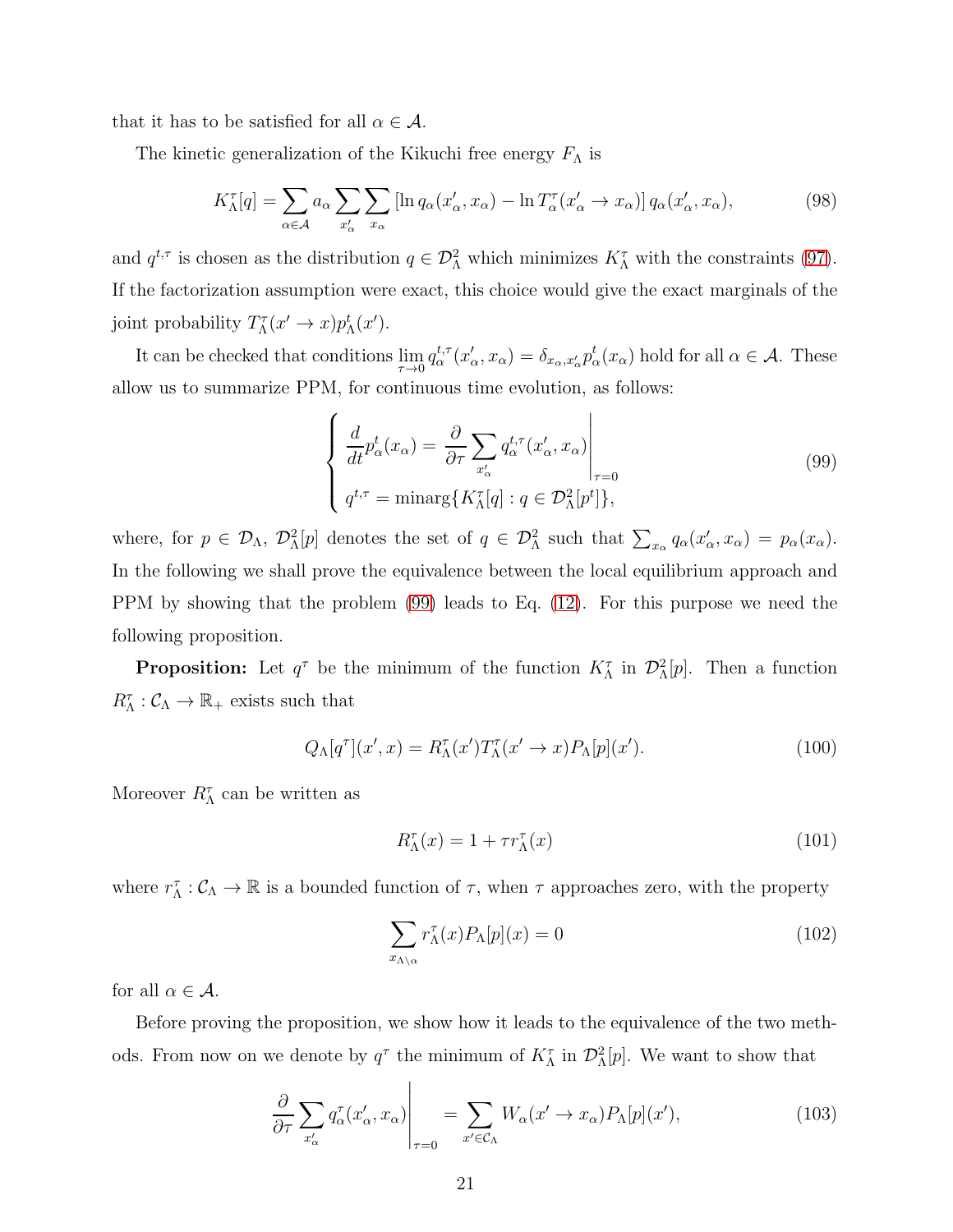from which it follows that the PPM problem [\(99\)](#page-20-0) coincides with the local equilibrium approach, Eq.  $(12)$ . Eqs.  $(100)$ ,  $(101)$  and  $(90)$  allow us to obtain

$$
Q_{\Lambda}[q^{\tau}](x',x) = R_{\Lambda}^{\tau}(x')T_{\Lambda}^{\tau}(x' \to x)P_{\Lambda}[p](x')
$$
  
= 
$$
\left[\delta_{x,x'} + \tau \delta_{x,x'}r_{\Lambda}^{\tau}(x') + \tau W_{\Lambda}(x' \to x) + \tau^2 E_{\Lambda}^{\tau}(x' \to x)\right]P_{\Lambda}[p](x'), \text{ (104)}
$$

where, as before,  $E_{\Lambda}^{\tau}$  is a bounded function of  $\tau$  when  $\tau$  approaches zero. Then, summing and using Eq. [\(102\)](#page-20-3), we have

$$
\sum_{x'_{\alpha}} q_{\alpha}^{\tau}(x'_{\alpha}, x_{\alpha}) = \sum_{x_{\Lambda \backslash \alpha}} \sum_{x' \in C_{\Lambda}} Q_{\Lambda}[q^{\tau}](x', x)
$$
\n
$$
= p_{\alpha}(x_{\alpha}) + \tau \sum_{x_{\Lambda \backslash \alpha}} r_{\Lambda}^{\tau}(x) P_{\Lambda}[p](x) + \tau \sum_{x_{\Lambda \backslash \alpha}} \sum_{x' \in C_{\Lambda}} W_{\Lambda}(x' \to x) P_{\Lambda}[p](x')
$$
\n
$$
+ \tau^2 \sum_{x_{\Lambda \backslash \alpha}} \sum_{x' \in C_{\Lambda}} E_{\Lambda}^{\tau}(x' \to x)
$$
\n
$$
= p_{\alpha}(x_{\alpha}) + \tau \sum_{x_{\Lambda \backslash \alpha}} \sum_{x' \in C_{\Lambda}} W_{\Lambda}(x' \to x) P_{\Lambda}[p](x')
$$
\n
$$
+ \tau^2 \sum_{x_{\Lambda \backslash \alpha}} \sum_{x' \in C_{\Lambda}} E_{\Lambda}^{\tau}(x' \to x), \qquad (105)
$$

that, remembering the definition [\(13\)](#page-5-3) of  $W_{\alpha}(x' \to x_{\alpha})$ , gives the expected result [\(103\)](#page-20-4). Let us move now to the proof of the proposition.

*Proof.* Let us denote by  $\mathcal{A}_M$  the family of clusters, the maximal clusters, that are not enclosed in any others and by  $\mathcal{A}_m$  those which are intersections of at least two maximal clusters. Notice that  $A_M \cap A_m = \emptyset$  and  $A_M \cup A_m = A$ . In the case of the WSME model  $A_M$ is the set of all square plaquettes and the triangles lying on the diagonal boundary, while  $\mathcal{A}_m$  is the set of internal nearest–neighbour pairs and single nodes.

In addition, given  $\beta \in \mathcal{A}_m$ , let us introduce the set

$$
\mathcal{A}_M^{\beta} \doteq \{ \alpha \in \mathcal{A}_M : \beta \subset \alpha \}. \tag{106}
$$

In the same way, for  $\alpha \in \mathcal{A}_M$ ,

$$
\mathcal{A}_m^{\alpha} \doteq \{ \beta \in \mathcal{A}_m : \beta \subset \alpha \}. \tag{107}
$$

The minimization of  $K^{\tau}_{\Lambda}$  in  $\mathcal{D}_{\Lambda}[p]$  is addressed by the method of Lagrange multiplyers. We consider the function

$$
K_{\Lambda}^{\tau}[q;\lambda] \doteq K_{\Lambda}^{\tau}[q] - \sum_{\alpha \in \mathcal{A}} \sum_{x_{\alpha}'} \lambda_{\alpha}(x_{\alpha}') \left[ \sum_{x_{\alpha}} q_{\alpha}(x_{\alpha}', x_{\alpha}) - p_{\alpha}(x_{\alpha}') \right]
$$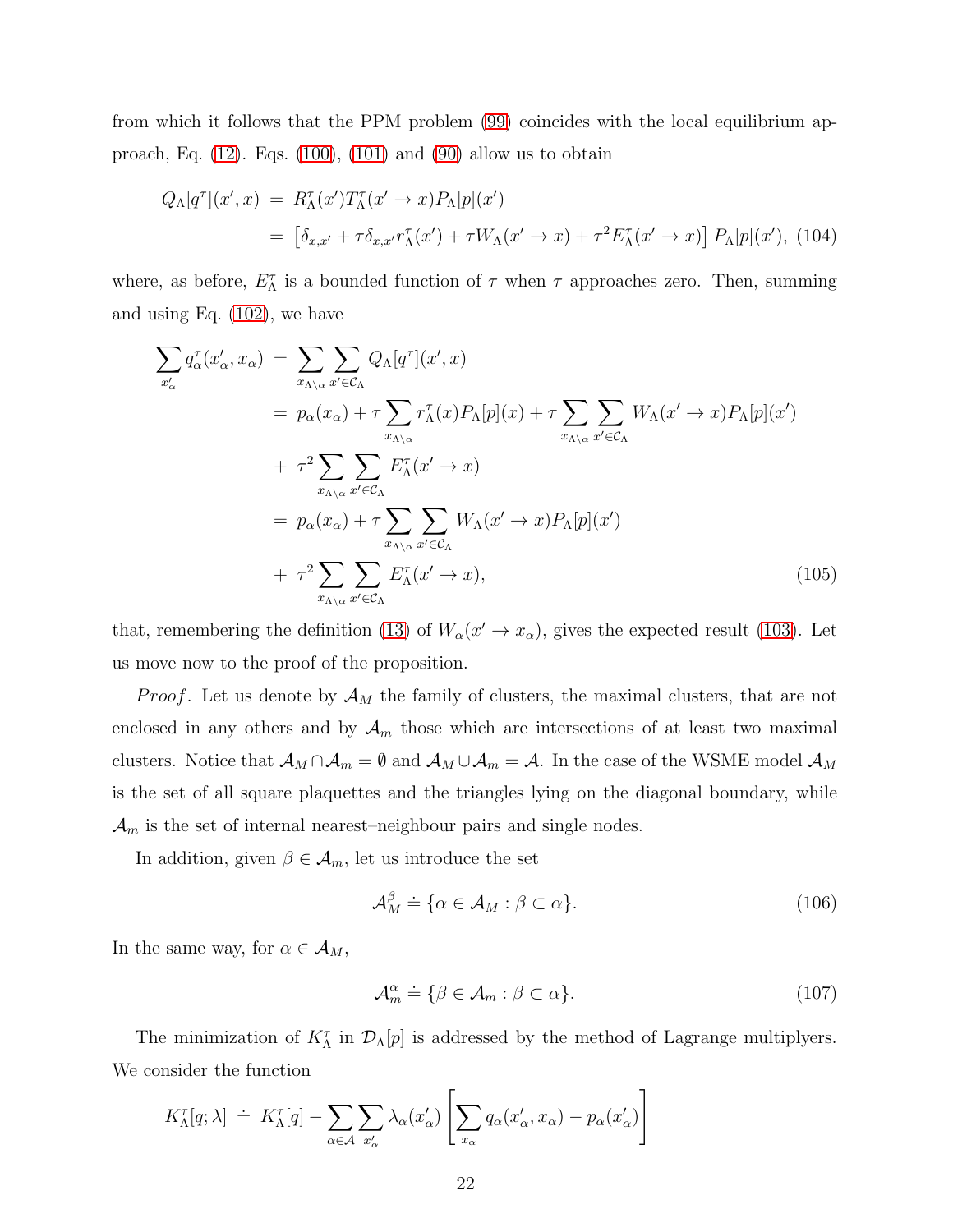$$
+ \sum_{\beta \in \mathcal{A}_m} \sum_{\alpha \in \mathcal{A}_M^{\beta}} \sum_{x_{\beta}} \sum_{x'_{\beta}} \lambda_{\alpha \to \beta}(x_{\beta}, x'_{\beta}) \left[ \sum_{x_{\alpha \setminus \beta}} \sum_{x'_{\alpha \setminus \beta}} q_{\alpha}(x'_{\alpha}, x_{\alpha}) - q_{\beta}(x'_{\beta}, x_{\beta}) \right]. \tag{108}
$$

Taking derivatives with respect to the variables  $q_{\alpha}(x'_{\alpha}, x_{\alpha})$  we obtain the equations

$$
a_{\alpha} \ln q_{\alpha}^{\tau}(x_{\alpha}', x_{\alpha}) - a_{\alpha} \ln T_{\alpha}^{\tau}(x_{\alpha}' \to x_{\alpha}) + \sum_{\beta \in \mathcal{A}_{m}^{\alpha}} \lambda_{\alpha \to \beta}^{\tau}(x_{\beta}, x_{\beta}') - \lambda_{\alpha}^{\tau}(x_{\alpha}') + a_{\alpha} = 0 \qquad (109)
$$

and

$$
a_{\beta} \ln q_{\beta}^{\tau}(x_{\beta}', x_{\beta}) - a_{\beta} \ln T_{\beta}^{\tau}(x_{\beta}' \to x_{\beta}) - \sum_{\alpha \in A_M^{\beta}} \lambda_{\alpha \to \beta}^{\tau}(x_{\beta}, x_{\beta}') - \lambda_{\beta}^{\tau}(x_{\beta}') + a_{\beta} = 0, \qquad (110)
$$

that are satisfied by  $q^{\tau}$  for  $\alpha \in A_M$  and  $\beta \in A_m$ . Summing now the first over  $A_M$ , the second ones over  $\mathcal{A}_m$  and the results together, we arrive at Eq. [\(100\)](#page-20-1):

<span id="page-22-0"></span>
$$
Q_{\Lambda}[q^{\tau}](x',x) = \prod_{\alpha \in \mathcal{A}} e^{\lambda_{\alpha}^{\tau}(x'_{\alpha}) - a_{\alpha}} \prod_{\alpha \in \mathcal{A}} \left[ T_{\alpha}^{\tau}(x'_{\alpha} \to x_{\alpha}) \right]^{a_{\alpha}}
$$

$$
= R_{\Lambda}^{\tau}(x') T_{\Lambda}^{\tau}(x' \to x) P_{\Lambda}[p](x')
$$
(111)

with a suitable function  $R^{\tau}_{\Lambda}$ .

The relations  $\lim_{\tau \to 0} q_\alpha^{\tau}(x'_\alpha, x_\alpha) = \delta_{x_\alpha, x'_\alpha} p_\alpha(x_\alpha)$  and  $\lim_{\tau \to 0} T_\Lambda^{\tau}(x' \to x) = \delta_{x,x'}$  imply then

$$
\lim_{\tau \to 0} R_{\Lambda}^{\tau}(x) = 1 \tag{112}
$$

and from Eq. [\(111\)](#page-22-0) it follows that a bounded function  $r_{\Lambda}^{\tau} : C_{\Lambda} \to \mathbb{R}$  exists such that Eq. [\(101\)](#page-20-2) holds.

We conclude the proof by showing the validity of Eq. [\(102\)](#page-20-3). Using Eq. [\(89\)](#page-18-2) we find

$$
\sum_{x \in \mathcal{C}_{\Lambda}} Q_{\Lambda}[q^{\tau}](x', x) = R_{\Lambda}^{\tau}(x') P_{\Lambda}[p](x'), \qquad (113)
$$

and using Eq. [\(101\)](#page-20-2) we obtain

$$
p_{\alpha}(x') = \sum_{x_{\alpha}} q_{\alpha}^{\tau}(x'_{\alpha}, x_{\alpha}) = \sum_{x'_{\Lambda \backslash \alpha}} \left[ \sum_{x \in C_{\Lambda}} Q_{\Lambda}[q^{\tau}](x', x) \right]
$$
  
\n
$$
= \sum_{x'_{\Lambda \backslash \alpha}} R_{\Lambda}^{\tau}(x') P_{\Lambda}[p](x')
$$
  
\n
$$
= \sum_{x'_{\Lambda \backslash \alpha}} P_{\Lambda}[p](x') + \tau \sum_{x'_{\Lambda \backslash \alpha}} r_{\Lambda}^{\tau}(x') P_{\Lambda}[p](x')
$$
  
\n
$$
= p_{\alpha}(x') + \tau \sum_{x'_{\Lambda \backslash \alpha}} r_{\Lambda}^{\tau}(x') P_{\Lambda}[p](x'), \qquad (114)
$$

from which Eq. [\(102\)](#page-20-3) follows.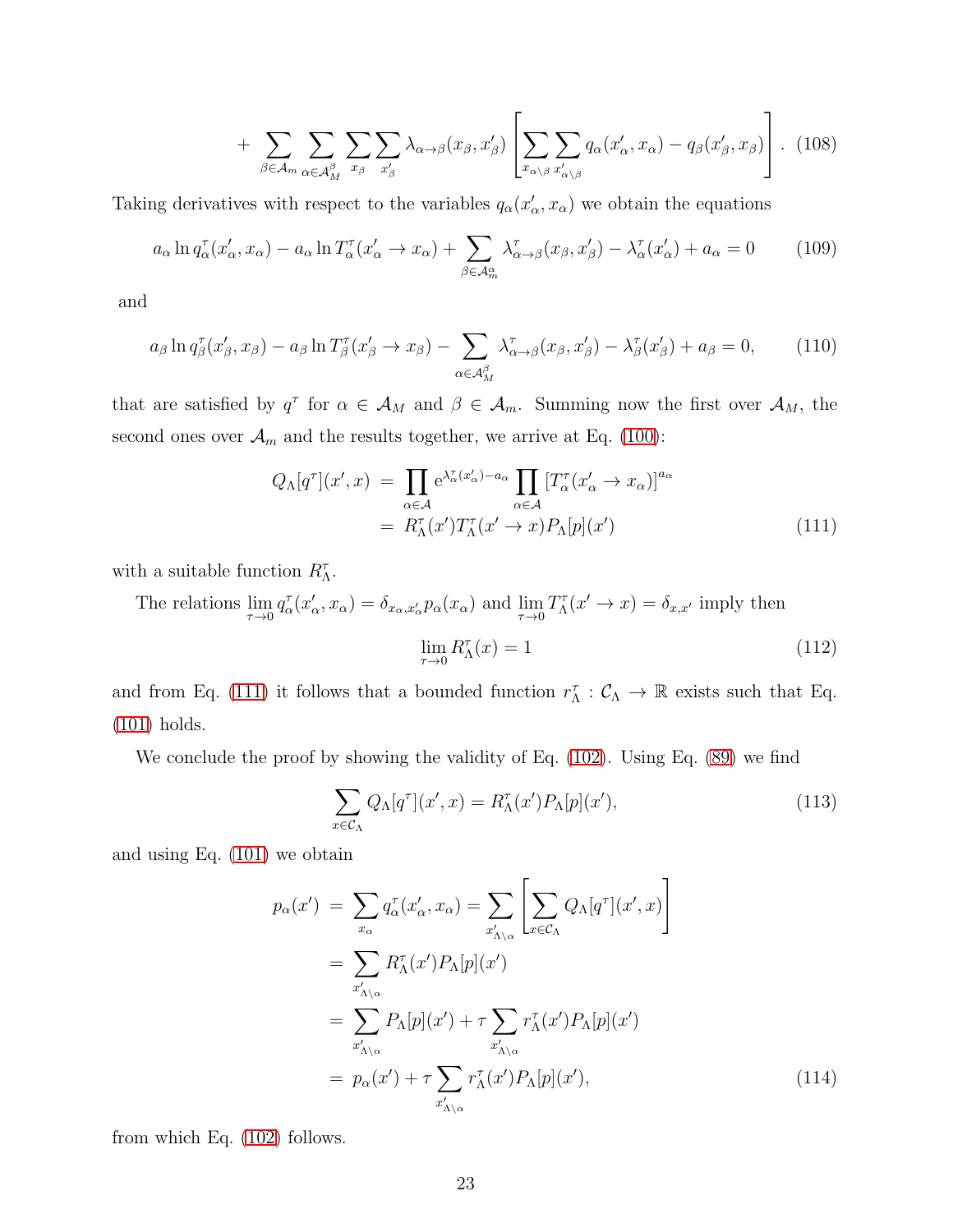#### VI. CONCLUSIONS

We have given proofs of a few rigorous results we have announced in [\[1\]](#page-23-0), concerning the properties of the local equilibrium approach to the WSME model. In particular, we have proven that (i) the free energy decreases with time, (ii) the exact equilibrium is recovered in the infinite time limit, (iii) the equilibration rate is an upper bound of the exact one, (iv) computational complexity is polynomial in the number of variables, and (v) the local equilibrium approach is equivalent to the path probability method. We have also reported the detailed form of the kinetic equations.

It is important here to stress that our proofs depend only on the assumption of a factorization property for the probability distribution of the model, and hence can be easily carried over to other models with the same property.

Our results also shed new light on the physical meaning of the path probability method.

- <span id="page-23-1"></span><span id="page-23-0"></span>[1] M. Zamparo and A. Pelizzola, Phys. Rev. Lett. 97, 068106 (2006).
- [2] H. Wako and N. Saitô, J. Phys. Soc. Jpn 44, 1931 (1978).
- <span id="page-23-3"></span><span id="page-23-2"></span>[3] H. Wako and N. Saitô, J. Phys. Soc. Jpn 44, 1939 (1978).
- [4] V. Muñoz, P.A. Thompson, J. Hofrichter and W.A. Eaton, Nature **390**, 196 (1997).
- <span id="page-23-4"></span>[5] V. Muñoz, E.R. Henry, J. Hofrichter and W.A. Eaton, Proc. Natl. Acad. Sci. U.S.A. 95, 5872 (1998).
- <span id="page-23-6"></span><span id="page-23-5"></span>[6] V. Muñoz and W.A. Eaton, Proc. Natl. Acad. Sci. U.S.A. **96**, 11311 (1999).
- [7] A. Flammini, J.R. Banavar and A. Maritan, Europhys. Lett. 58, 623 (2002).
- <span id="page-23-7"></span>[8] P. Bruscolini and A. Pelizzola, Phys. Rev. Lett. 88, 258101 (2002).
- <span id="page-23-8"></span>[9] A. Pelizzola, J. Stat. Mech., P11010 (2005).
- <span id="page-23-9"></span>[10] R. Kikuchi, Phys. Rev. 81, 988 (1951).
- <span id="page-23-10"></span>[11] G. An, J. Stat. Phys. **52**, 727 (1988).
- <span id="page-23-11"></span>[12] A. Pelizzola, J. Phys. A 38, R309 (2005).
- <span id="page-23-12"></span>[13] K. Itoh and M. Sasai, Proc. Natl. Acad. Sci. U.S.A. **101**, 14736 (2004).
- <span id="page-23-13"></span>[14] K. Itoh and M. Sasai, Chem. Phys. **307**, 121 (2004).
- <span id="page-23-14"></span>[15] E.R. Henry, W.A. Eaton, Chem. Phys. 307, 163 (2004).